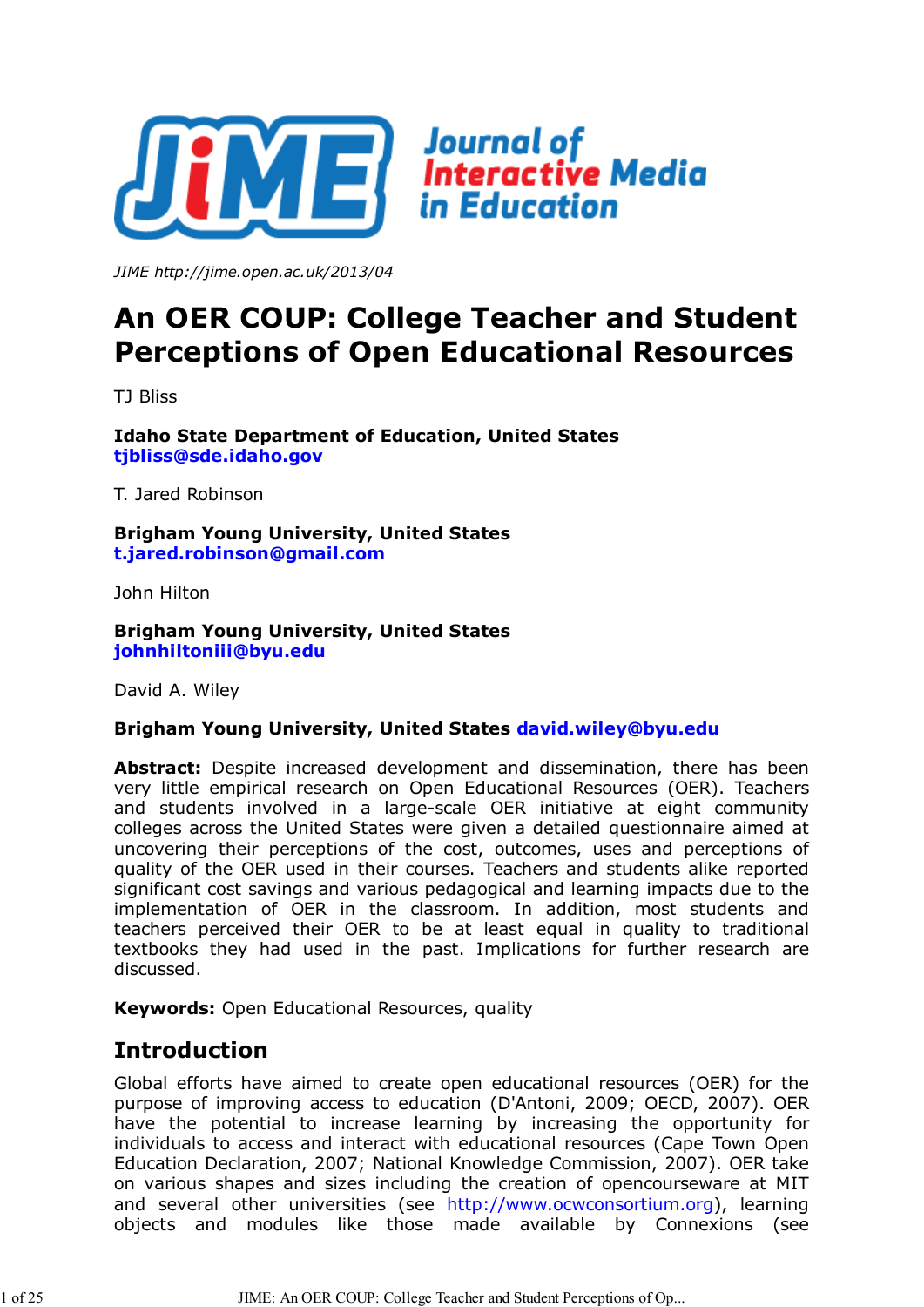http://cnx.org), openly licensed textbooks such as those offered by CK12 and, formerly, Flat World Knowledge (http://ck12.org; http://www.flatworldknowledge.com; Bliss, Hilton, Wiley, & Thanos, 2013; Hilton & Wiley, 2011;), openly available classes (Fini, 2008), and Massively Open Online Courses (MOOCs) (Mackness, Mak & Williams 2010; Fini, 2009). More recent developments include Udacity (http://udacity.com/), Coursera (http://coursera.org/), and EdX (http://www.edxonline.org/), which intend to make learning resources freely available and provide low-cost certification as well.

While OER provide new opportunities for access to educational resources, many also see in OER an opportunity for students and school districts to save substantial amounts of money by eliminating the need to purchase expensive textbooks (Bliss, et al, 2013; Hilton & Wiley, 2011). For example, Caswell (2012) describes a major curriculum redesign initiative undertaken by the Washington State Board of Community and Technical Colleges to leverage OER and original, faculty-authored content. The intended result is that professors will be able to use OER to replace traditional textbooks, dramatically lowering the cost that students pay for their education.

While much work has been done to create, disseminate, and champion OER, relatively little theory-based, generalizable research has been done to examine its use and impacts (Bateman, Lane & Moon 2012). Vital questions about many aspects of OER still need to be addressed, which we view through the lens of a "COUP framework" (Cost, Outcome, Use, Perceptions) encompassing the impacts on Cost, impact on Outcomes, Use patterns, and Perceptions of quality of OER. The four components of the COUP framework comprise the salient aspects of education that we consider most likely to be impacted by the use of OER. Specifically, OER could potentially affect educational costs because the expense of copying and distributing openly licensed materials (especially digital materials) can be greatly reduced compared to most copyrighted educational materials. Reduced educational costs, together with increased ability to keep OER up-to-date and access to materials on the first day of class, have the potential to impact student outcomes. Outcomes could also be affected by how teachers and students use OER in ways that differ from how they use traditional materials. Finally, student and teacher perceptions of OER have the potential to shed light on conflicting use patterns and outcomes. For these and other reasons, the use of a framework such as COUP provides a minimal basis for future comparative research on OER.

Preliminary research has begun to explore the extent to which replacing traditional textbooks with OER can both decrease costs and improve outcomes in middle and high schools. Wiley et al (2012) examined the impact of using open textbooks based on materials produced by the CK-12 Foundation for three high school science courses. They found that open textbooks were over 50% less expensive than the traditional textbooks recommended for adoption, and that there was no negative impact on student learning outcomes as measured by state standardized tests.

Despite promising early results in the K-12 space, no empirical work around the costs, outcomes, uses, and perceptions of open textbooks appears to have been done in community college settings. In a potential case of policy outpacing evidence, the US Department of Labor recently required open licensing of all educational materials produced under the Trade Adjustment Assistance Community College and Career Training (TAACCCT) Grant Program - a two billion dollar investment in OER. Given this new policy, it behooves us to understand how OER impact community college students and teachers from a COUP perspective. The current study contributes to the knowledgebase by providing additional detail about these four impacts of OER in the community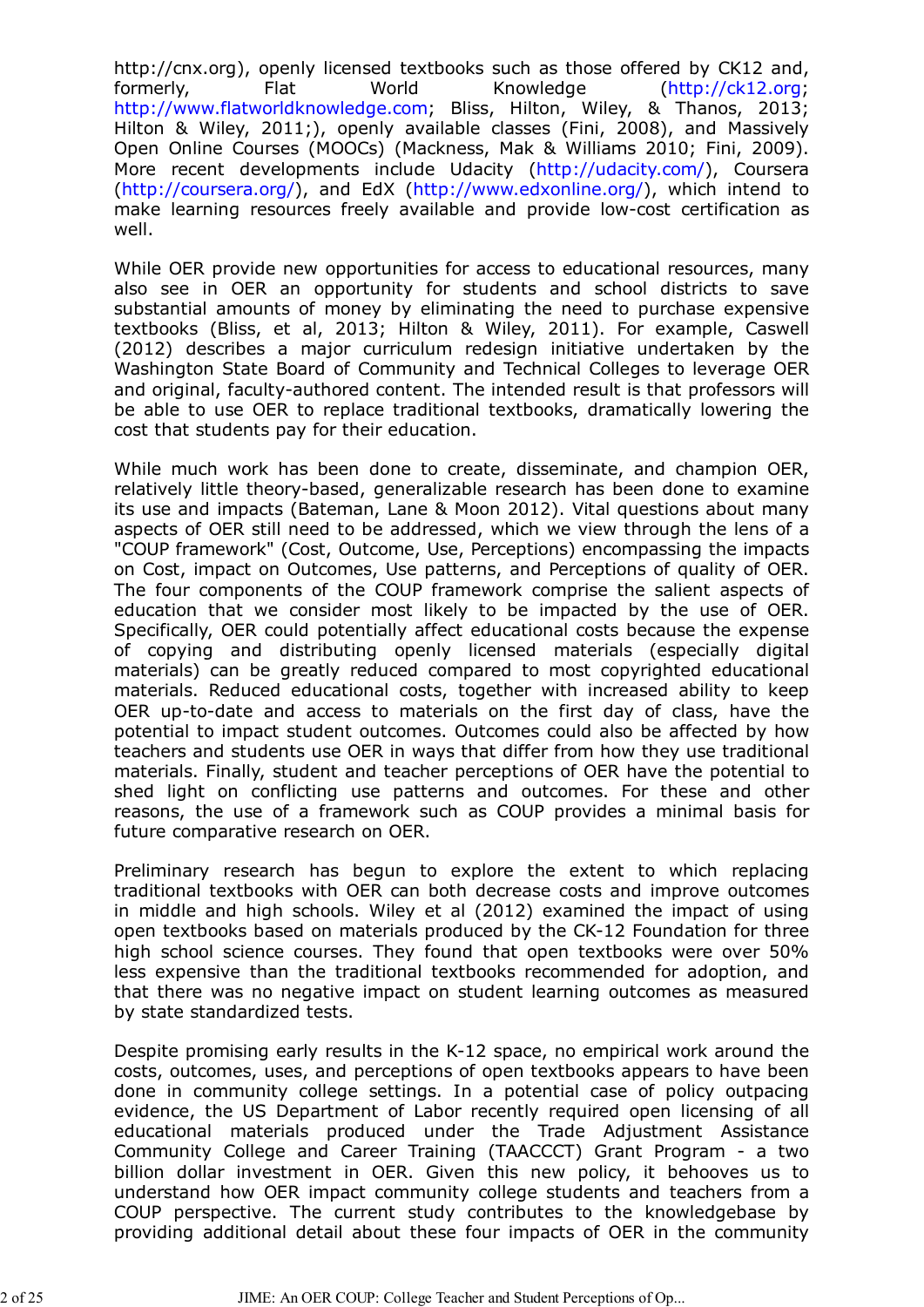college setting.

## **Methodology**

The study was conducted in the context of an open education initiative called Project Kaleidoscope (http://www.project-kaleidoscope.org/). This initiative is comprised of eight community colleges serving predominantly at-risk students. These colleges work together to create courses that replace traditional, expensive textbooks with OER. During the 2011-2012 academic year, Project Kaleidoscope (PK) impacted over 4,000 students across 80 teachers in a controlled pilot, with another 5,000 students using PK course designs and materials outside the controlled pilot.

Over 80 community college teachers who used PK texts in their Winter 2012 courses were asked to complete an online questionnaire about their impressions of these resources in terms of cost, outcomes, use and perceptions of quality (Annex A). Requests were made via email from the study authors containing a link to the questionnaire in early March, near the end of the first half of the semester for most courses. Some institutions had courses on the block schedule and instructors of these courses were sent email requests in mid-April.

Additionally, all instructors were provided with a link to a student version of the questionnaire (Annex B) and asked to forward that link onto their students. Follow-up emails were sent to non-responding teachers and teachers with low numbers of responding students every 10-15 days through to the end of the semester.

The questionnaires included multiple-choice, multiple-select, and constructed response items that asked instructors and students about each of the components of the COUP framework. For instance, teachers and students were asked to compare the cost, quality and patterns of use of their open textbook to what they normally experienced with traditional textbooks. In addition, teachers were asked about the impact of the open textbook adoption on their own preparation time and pedagogy and on their students' preparedness and engagement.

### **Results**

Fifty-eight teachers from all eight PK institutions completed some items on the questionnaire. Respondents used PK texts to teach a variety of subjects, ranging from business fundamentals to introductory psychology. Nearly 60 percent of teacher-respondents were female, over 60 percent had taught at the college level for more than 6 years, and over 70 percent typically taught three or more courses each term. Only three teachers did not have a master's or doctoral degree. Sixty-seven percent of teachers indicated that they had taught the course in which PK materials were used at least three times, and all but six teachers had taught the course at least once. Finally, 42 percent of responding teachers taught at one of the eight PK institutions, with the remaining 58 percent were spread fairly evenly across the remaining seven schools. This response distribution was fairly parallel to the actual distribution of teachers across the PK schools.

In all, 490 students from all eight PK institutions completed the questionnaire. The disciplines within which students who responded to the questionnaire took courses are shown in Figure 1. Over 60 percent of student-respondents were female, and, on average, had completed 2.5 academic terms or semesters. Sixty-one percent of students in PK courses who responded to the questionnaire indicated having received a Pell grant or fee waiver, a proxy for low socioeconomic status. The overall percentage of Pell eligible students in the surveyed population is not known, but it is likely more than 50 percent. Thirty-four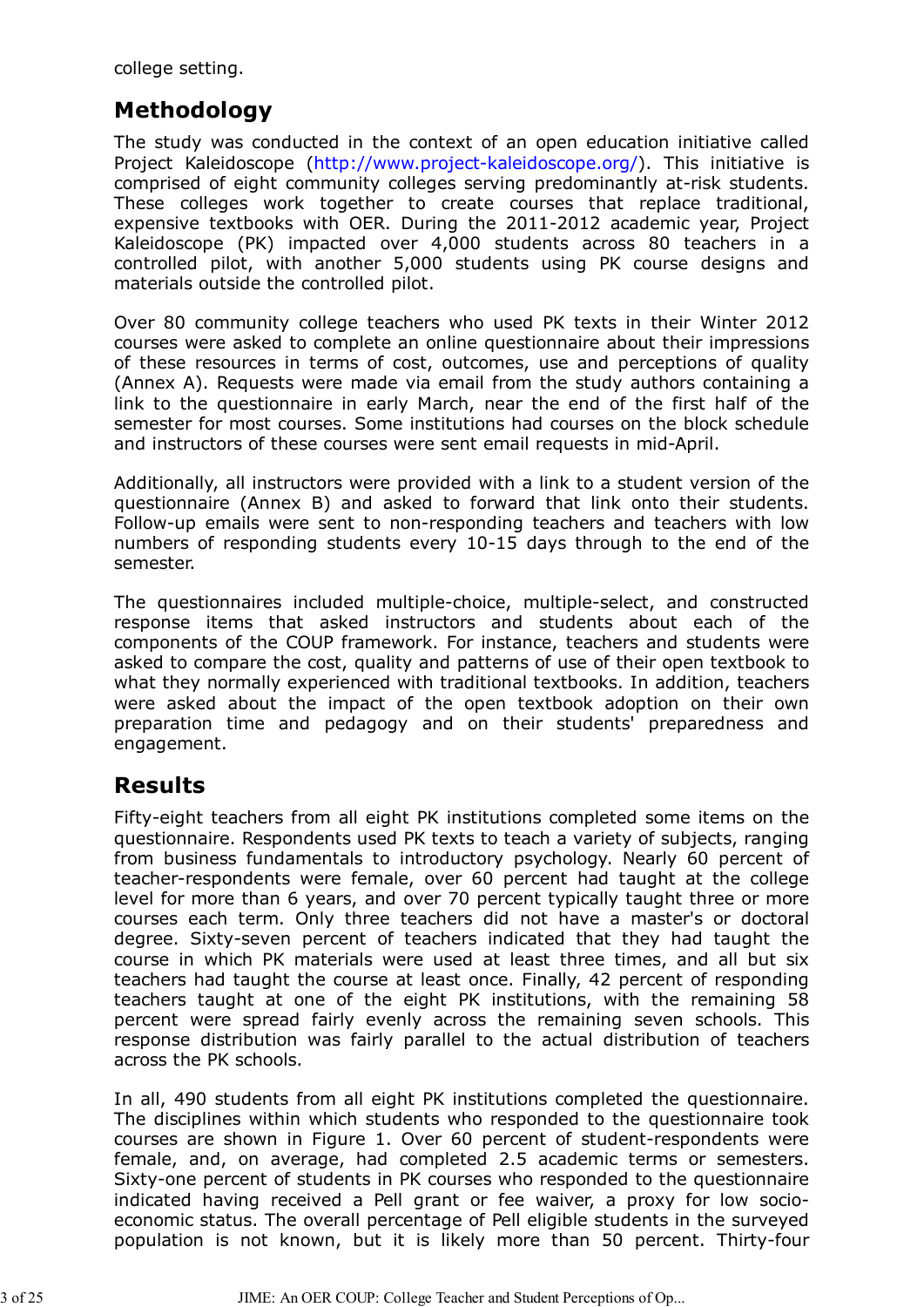percent of students indicated having received loans to fund their education. Nearly 50 percent of student-respondents reported a college GPA of 3.0 or higher on a 4.0 scale. The majority of respondents came from three of the eight PK institutions (40 percent from one, 20 percent each from two others). The remaining 20 percent of respondents were spread across the other five PK schools in decreasing proportions. Response proportions were similar to actual enrollment in PK courses, with the most represented institution in our study having the highest proportion of students in the PK initiative and the least represented institution having the lowest proportion of students in PK courses.

Figure 1: Distribution of student responses by discipline \*Indicates a variety of different courses within a similar discipline (e.g. "math" includes developmental math, elementary developmental algebra, intermediate developmental algebra, and college algebra courses).



In the remainder of this section, we present the results of our study in terms of the COUP framework: cost, outcomes, use and perceptions of open digital textbooks in community college courses.

### **Cost**

Teacher and student reports of traditional textbook costs were fairly well aligned. Teachers reported typically requiring students to spend at least \$80 per course on required textbooks, while students reported spending between \$60 and \$83 per course on such texts (Figures 2 and 3).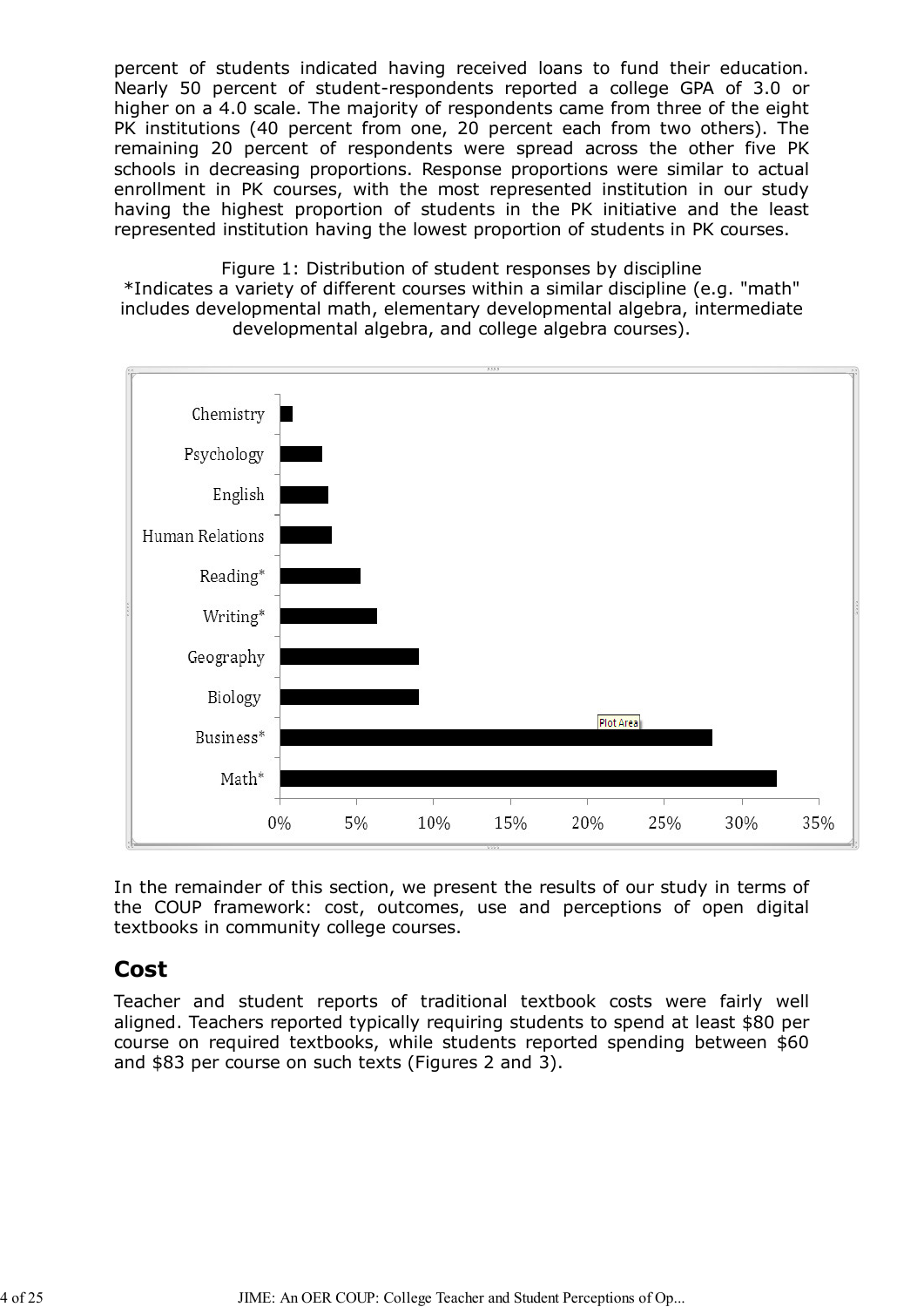Figure 2: Distribution of teacher responses to the question "When you have taught this course in the past, how much have students generally been asked to spend on textbooks?" (n=49).



Figure 3: Distribution of typical, student-reported spending on textbooks per term

Columns indicate percent of students (n=488) reporting in each category (left vertical axis) and asterisks indicate the reported average number of courses taken per semester by students in each category (right vertical axis).



5 of 25 JIME: An OER COUP: College Teacher and Student Perceptions of Op...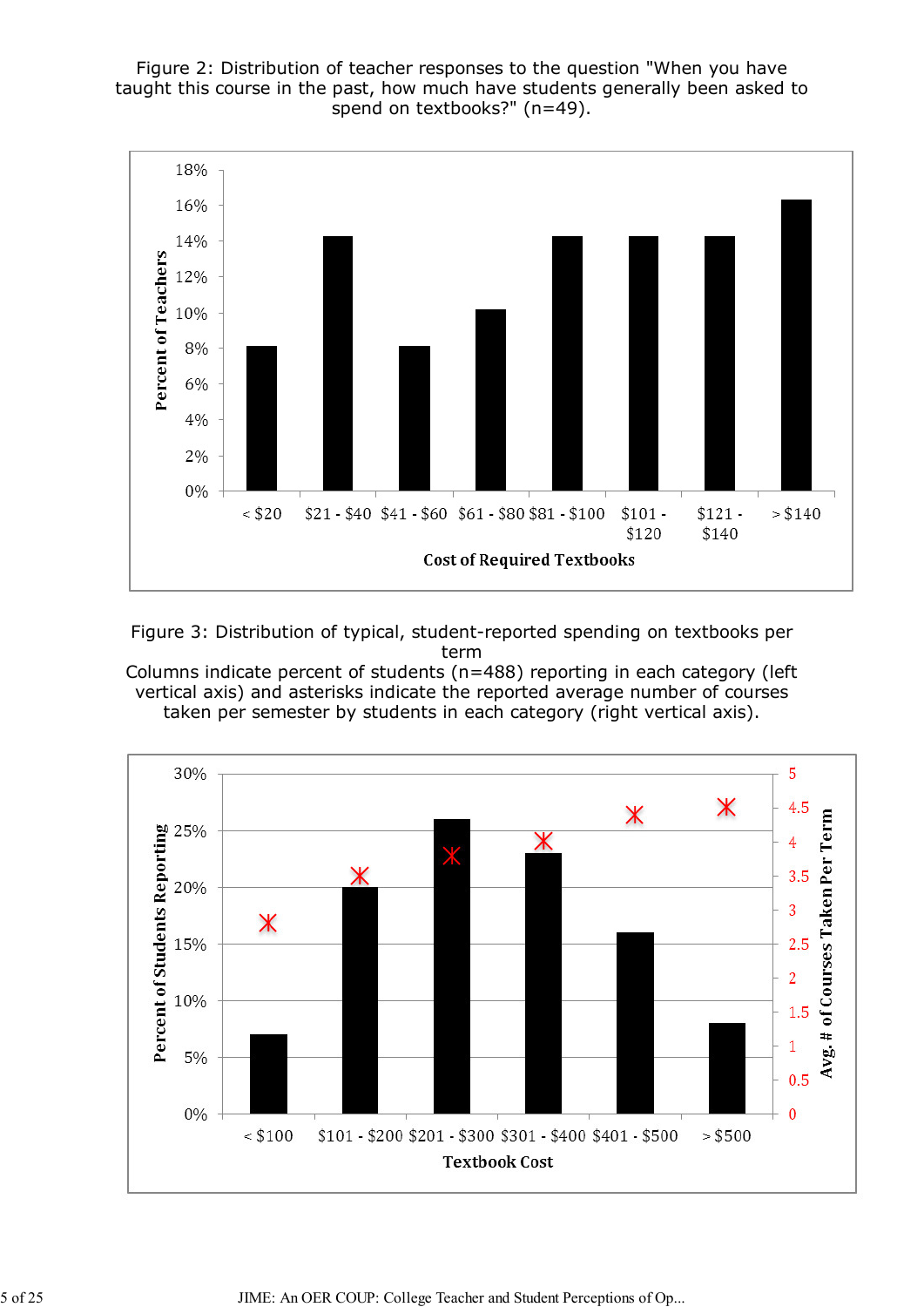Likewise, teacher and student reports of spending on OER texts were very similar. Most teachers reported requiring students to spend less than \$20 on texts in their PK courses and students reported spending between \$12 and \$17 on average (Figures 4 and 5). However, a focus on the mean is misleading as most students reported spending no money at all on their OER texts. Indeed, the mode and median student reported spending on PK textbooks were both \$0.



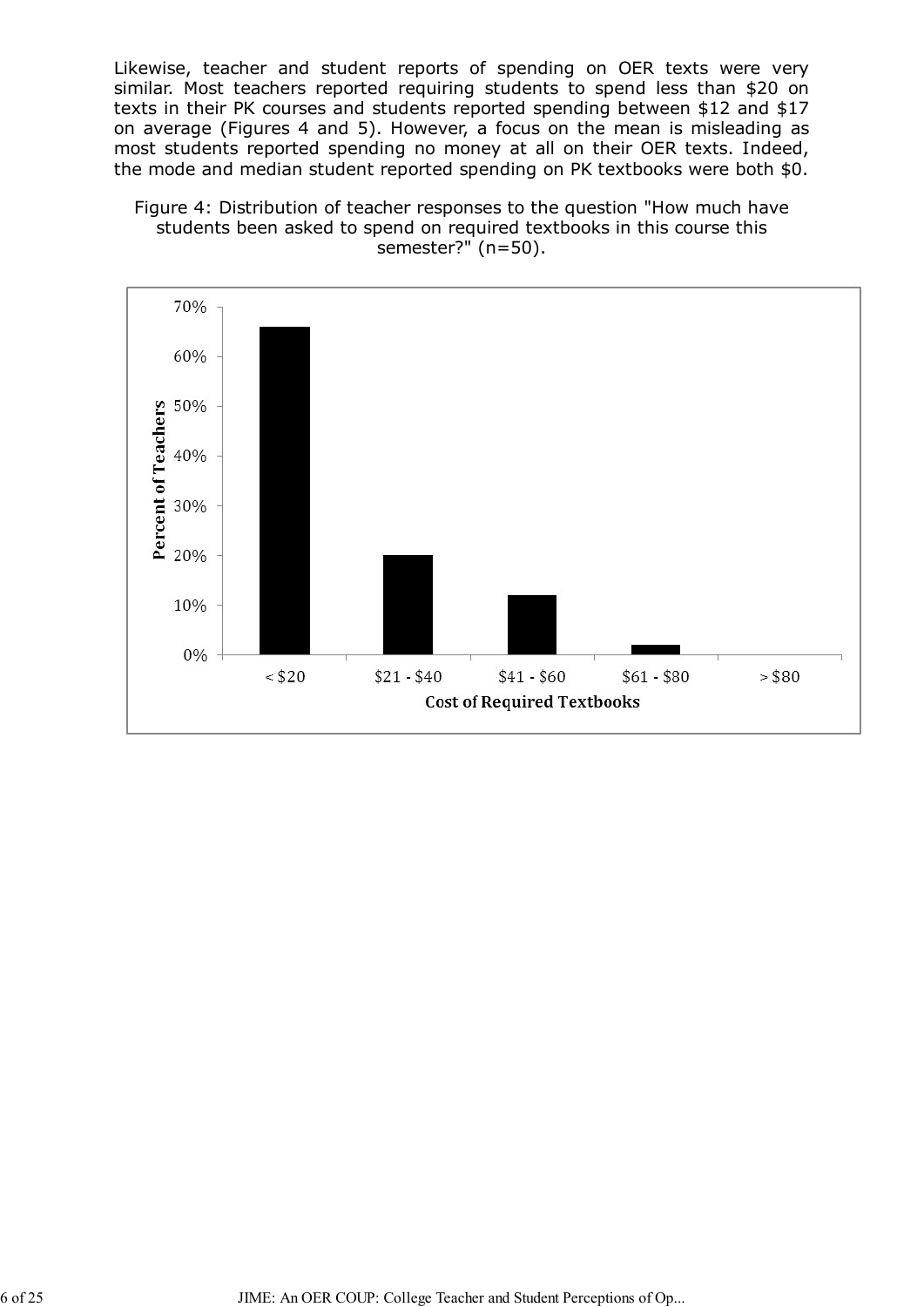#### Figure 5: Distribution of student-reported spending on PK texts during the 2012 Spring Term.

Seventy-two percent (n=488) reported spending no money, and another six percent reported spending less than \$20.



Students who reported spending no money on textbooks in their PK courses were subsequently asked to select among various reasons for why they did not spend any money (Figure 6). Eighty-eight percent of these students selected "The texts were online and free." Interestingly, seven percent of students surveyed indicated they "couldn't afford to purchase texts." However, all but two of these students also selected "The texts were online and free," possibly indicating some confusion about what "affording a textbook" means.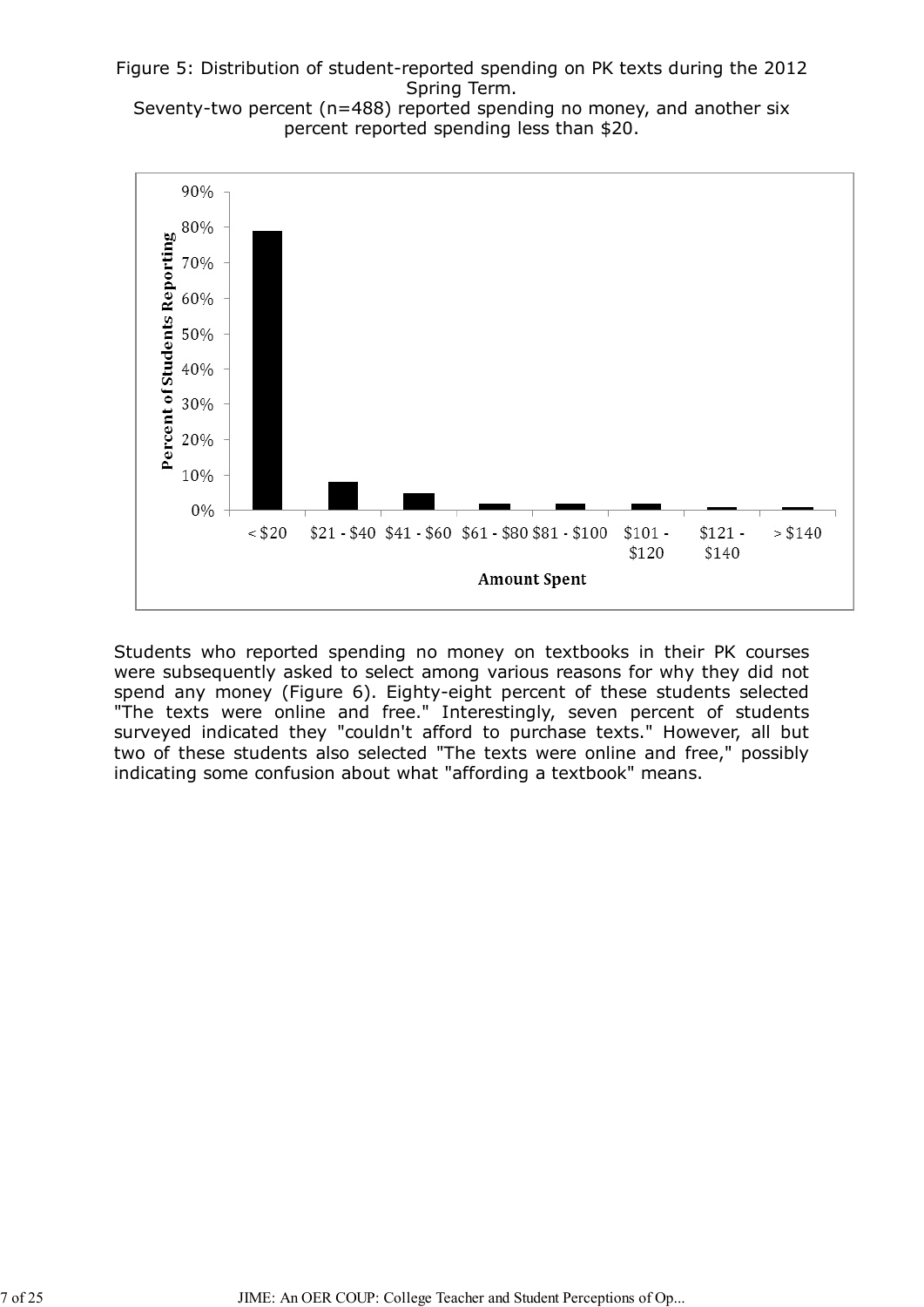Figure 6: Reasons students selected for why they didn't spend any money on texts in PK courses. Students were allowed to select more than one option  $(n=348)$ .



### **Outcomes**

We explored how open textbook adoption impacted students and teachers in several meaningful ways. Teachers were asked questions relating to three aspects of the impact of PK texts: teacher preparation time, pedagogical change, and student preparation. Finally, a few students shared thoughts about the impact of their OER textbook on their learning, though no specific question on this point was included in the questionnaire.

### **Preparation time**

More than half of teachers reported spending more time preparing for their PK course compared to when they had taught the course in the past. Since some teachers participated in the actual development of the PK texts, all teachers were asked to report preparation time excluding time spent on text development (Figure 7). A chi-square test was used to determine whether there was a statistical difference in time spent depending on teacher participation in text development, but no significant difference was found  $[\chi^2(2) = 1.64, p =$ .441].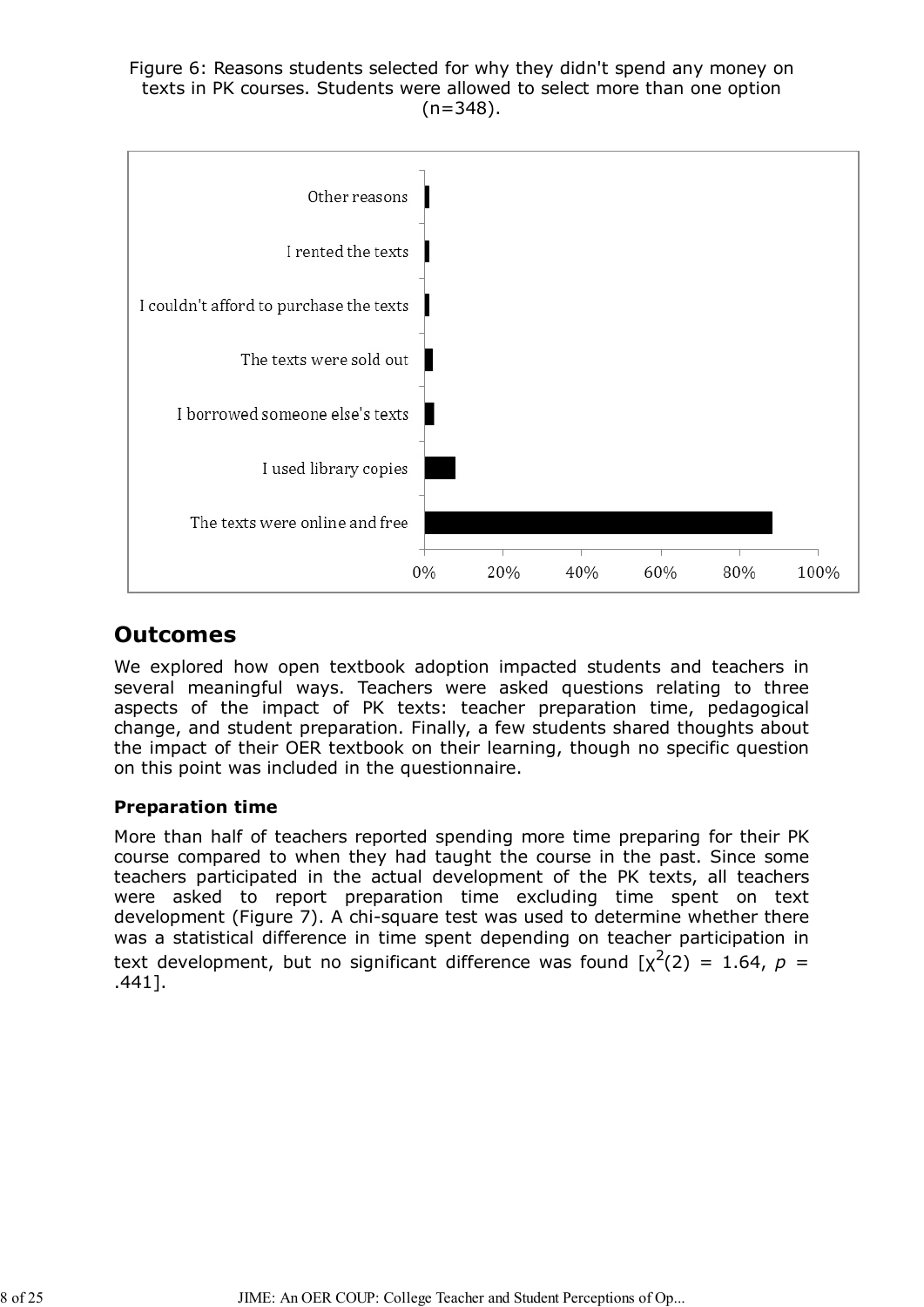Figure 7: Distributions of teacher-reported preparation time for the PK course in Spring Term 2012 compared to the same course in previous terms (n=52).



### **Pedagogical change**

We also looked at how the flexibility and adaptability inherent in OER affected teachers' pedagogical practice. Seventy-five percent of teachers reported some change in instructional practice when they used the PK texts. Some reported changes were a direct result of the digital nature of many of the texts and other changes were an indirect effect resulting from the impact of PK texts on students. In the first case, many teachers reported increasing their effective use of technology in the classroom, while a handful reported technology getting in the way of teaching and learning. In the second case, teachers reported that their students were more engaged and interested in the material in the PK courses. These teachers, in turn, felt more latitude to give more assignments and assessments, as well as cover more content.

Over 20 percent of teachers described the advantages of OER in terms of student access to materials at the very beginning of the course. For example, one teacher wrote, "Having the book immediately available online helps the class progress faster." And another teacher described how his students "are prepared from the beginning of class." A few teachers discussed other advantages of continuous online access to materials, including more student interest and engagement. One teacher described this advantage, saying, "Students are better prepared as they have access to the reading materials at little or no cost. Students are more engaged and have more interesting questions." Another teacher explained how better access to resources affected her class instruction: "I am able to refer to material knowing that all students will have access to the same material."

Nearly a quarter of teachers reported no change in their teaching practice as a result of using the OER textbook. For example, one teacher said that her practice changed "remarkably little…the text provides much of the same content as a commercial text." Another teacher noticed a change in practice, but did not attribute this to the OER text: "No change due to the textbook. Lots of change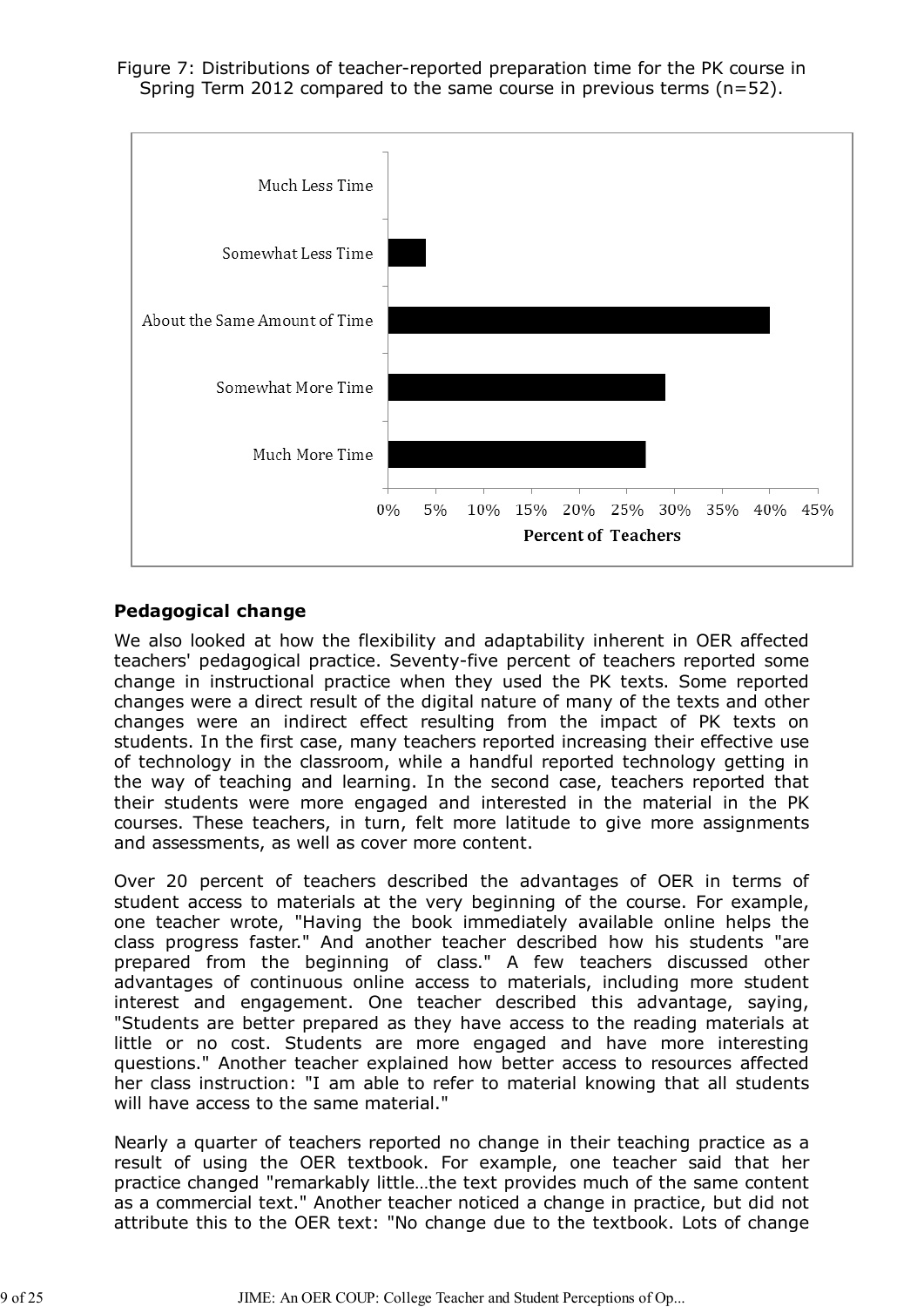due to my growth as a teacher."

Another quarter of teachers mentioned changes in time spent using technology, for better and worse. Several teachers mentioned technology as a barrier to instruction and learning: "I spend a lot more time helping students access and navigate the website. I refer to posts I make to the website during class on a frequent basis, mainly because I am not convinced they are using the links I give them." Even more time consuming, one teacher reported having to "modify several assignments in order to help students without access to [the] Internet or [who] have problems accessing materials through the net." On the other hand, some teachers felt that technology helped their students become more interested and engaged in the course material. One teacher described how he was "able to use technology more; for example, I can access the online materials and engage all of my students during class time" while another teacher "love[ed] showing the video clips during the PowerPoint presentation."

Teachers reported a wide variety of other positive changes to their practice. These changes were reflected in 30 percent of responses and ranged from giving more assignments, to more activity in class, to creation of more assessments and learning tools. One teacher even took the opportunity to have his students write an open textbook: "I've really backed off lecturing. Because of the lack of high-quality OER materials for biology, my students are spending lots of time writing their own book." Another teacher noted how much more aligned her instruction was with the course materials: "My weekly posts/lecture notes are directly related to the OER textbook. It has helped my instruction as far as the students using a functional resource for their papers." The positive pedagogical effect of OER is reflected in the comment of one late-adopting teacher: "I didn't integrate until the end of the semester. Had I known how happy and responsive my students would be to the use [of] the OER textbook, I would have started much earlier in the semester."

#### **Student preparedness**

Sixty-three percent of teachers believed that their students were equally prepared in the course with PK texts compared to students in the same course before implementation of PK texts (Figure 8). Another 26 percent felt that their students were more prepared than students in the same course in the past. The final 11 percent perceived their students as being less prepared.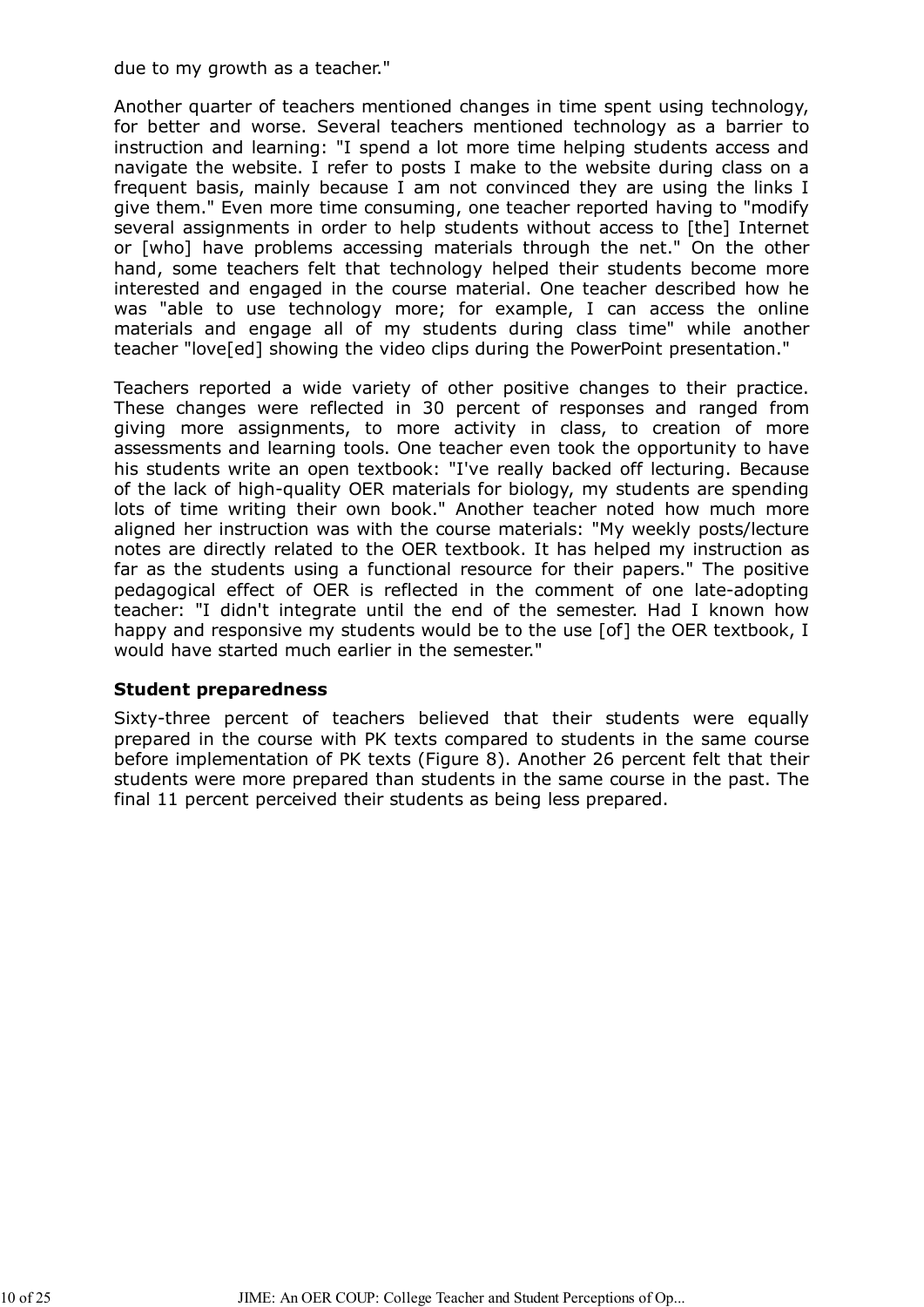Figure 8: Distribution of teacher responses to the question, "How did your students' preparedness in the course compare to previous semesters?" ( $n = 54$ ).



#### **Student comments on learning**

Many students commented that they were better able to learn with an online book. One student wrote that he found himself "using [it] a lot and learning better than before." Another student noted that the OER text "helped me to study and learn what I needed to learn within the course." Of particular note, a learning-disabled student wrote, "I have a learning disability and it seemed like I am doing better in my grades reading the texts online than in my [printed] books."

At the same time, a few students felt that the OER texts impeded their learning. For example, one student wrote that his textbook was "not the best quality to learn from." Another student gave a bit more detailed explanation:

I think the textbook is terrible. First of all, the entire book is black and white. The examples are good, but not having color is making the book 10X harder to read and understand. They have quizzes and true/false questions at the end of the chapter but they don't provide answers for them....how am I suppose to learn?!

More examples of both positive and negative student-reported impacts on learning are included in a later section on students' perceptions of quality.

### **Use**

Neither teachers nor students reported meaningful increases in student use of PK texts compared to use of traditional texts. Students were asked to report how frequently they used their textbooks, both typically and in the PK course specifically. For typical courses, nearly half of the students reported using textbooks two to three times per week and another quarter reported using them daily (Figure 9). For PK courses, slightly less than half of the students reported using the OER textbooks two to three times per week, but slightly more than a quarter reported using them daily (Figure 10). The largest difference between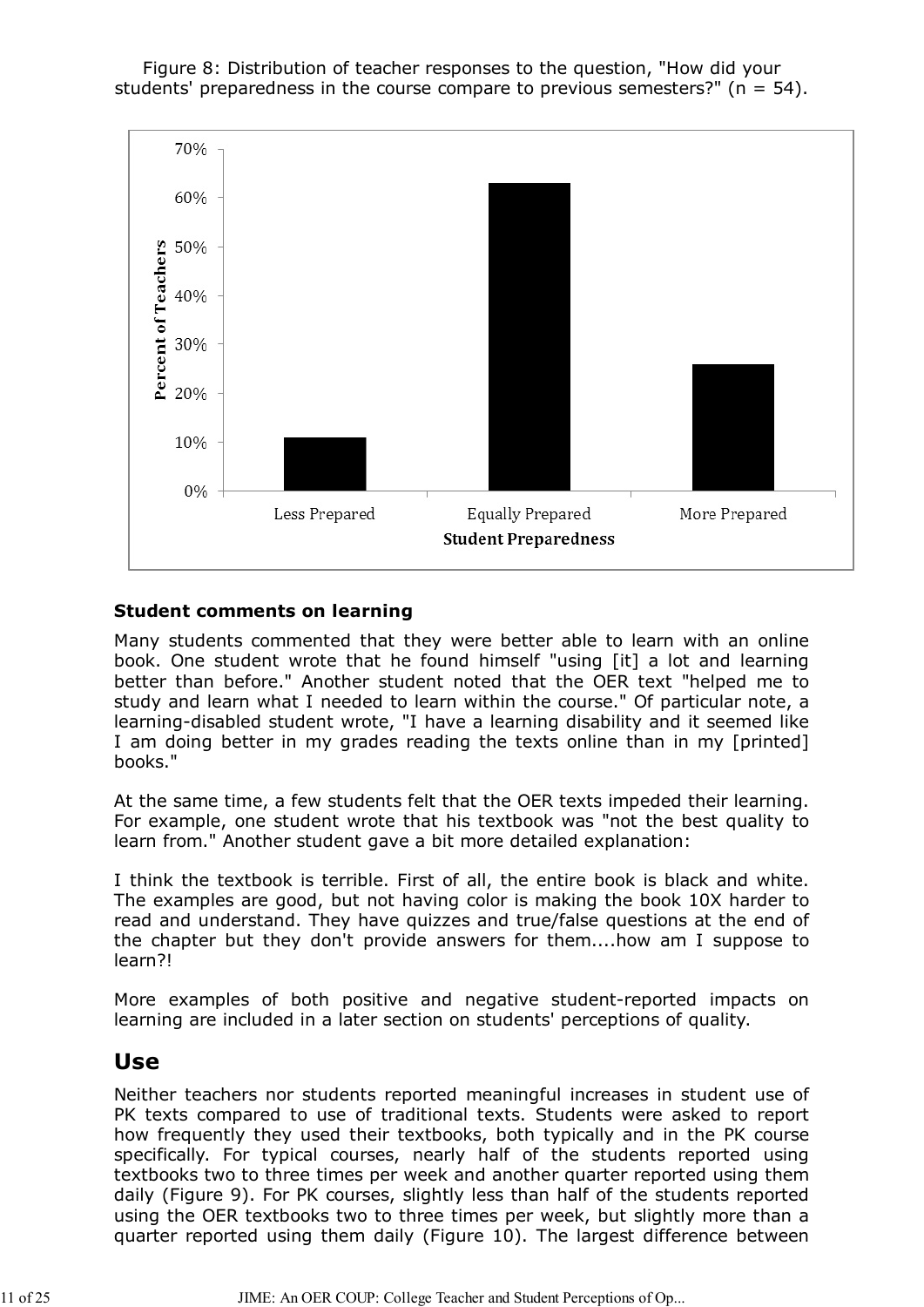reported typical textbook usage and PK textbook usage was in the "Never" category. Only one percent of students reported never using textbooks typically, but 12 percent reported never using the PK texts. Nearly 75 percent of students who reported that they never used the OER textbook were associated with just 5 different teachers.



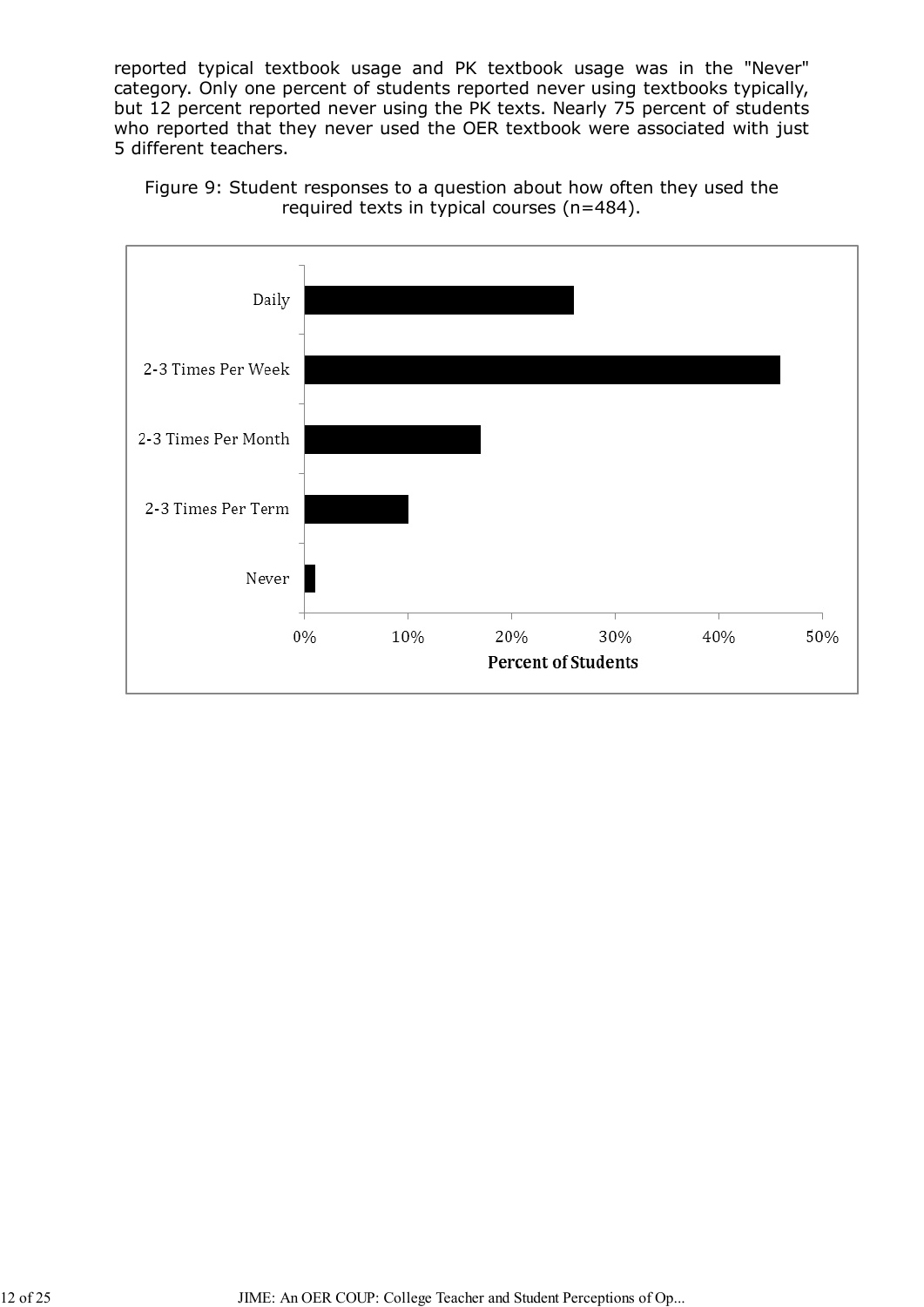Figure 10: Student response to a question about how often they used the textbook in their PK courses (n=486).



# **Perceptions of Quality**

Eleven percent of teachers and six percent of students perceived the OER textbooks as being of worse quality than traditional textbooks they had used in the past. In all cases, these users cited technology problems or general poor text quality as reasons for giving a low rating.

Six teachers provided a description of what they thought made the OER texts worse than texts in other courses. Their responses clustered in two major categories: technology issues and poor quality. The two teachers who mentioned technology issues did not provide much detail, but it appears that student access to the Internet and perceived student preference for printed textbooks was at the heart of what made the OER texts worse for these teachers. For example, one of the teachers wrote, "Students have limited access-want print sources [because] that is what they are used to." The other teacher simply wrote, "That it's online."

The remaining four teachers who thought the OER texts were worse than other texts focused on various aspects of quality in general. One teacher explained that in her text the "information is disconnected [and] the images and diagrams are poor," another teacher mentioned that, "the layout is hard to read," and a third teacher described the coverage of her textbook as "not as thorough" as her previous book. The fourth teacher described his perceptions of the limitations of OER in his discipline and a creative solution he devised to overcome these challenges:

"The Online Biology book is terrible. It is too detailed, poorly written, and the diagrams are not nice. This is why I'm writing an ecology text with students. [The online text] sources are either very outdated, more advanced than the level I teach at, and poor quality."

In all, 20 students provided a description of what they thought made the OER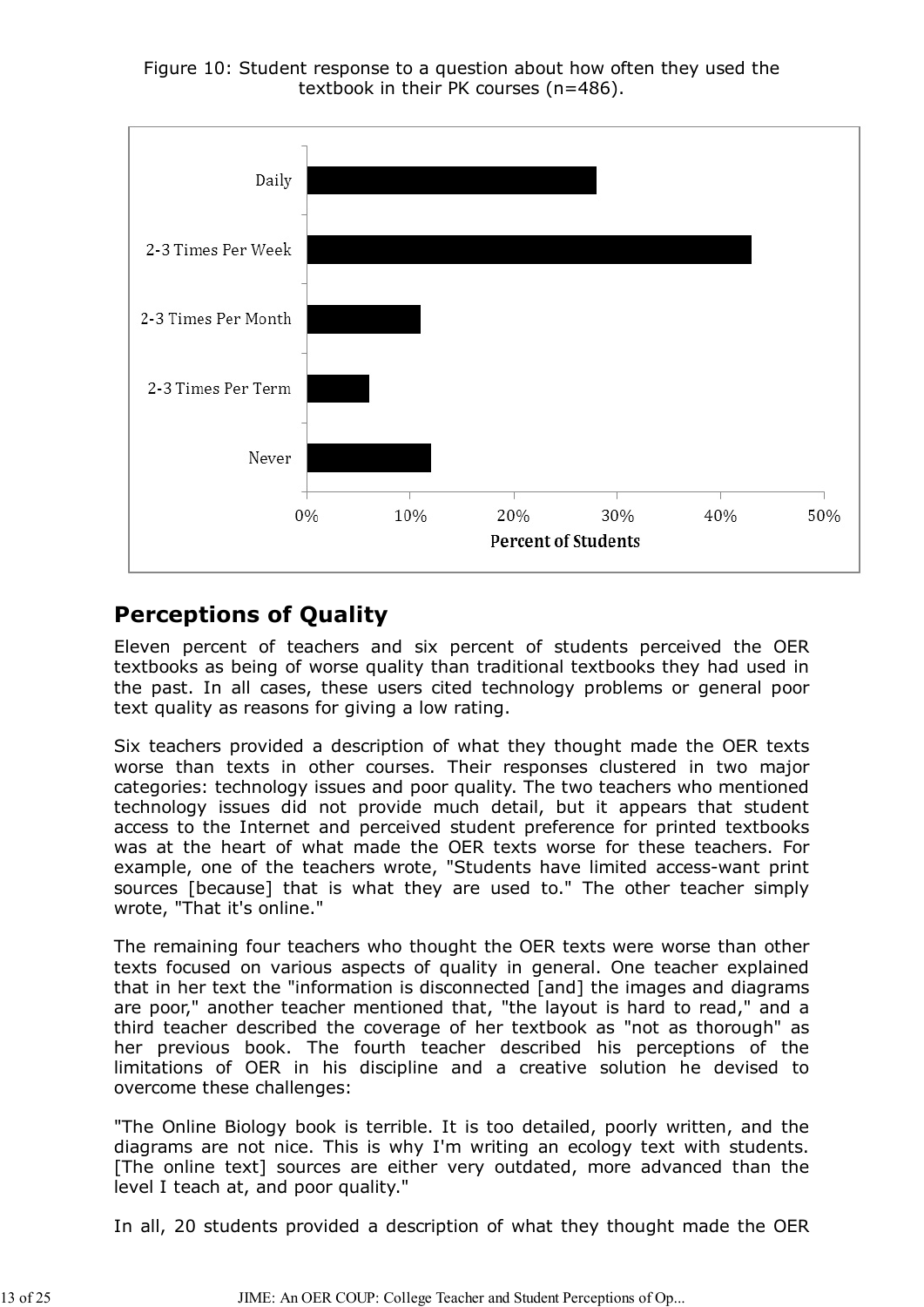texts worse than other texts they had used in the past. Their responses clustered in the same two major categories: technology issues and text quality.

Student comments on technology issues centred on website functionality and accessibility of materials in multiple formats. For example, one student expressed a desire for the website to "have an app for phones if the content is going to go through the Internet. If the content was able to be put into an e-reader such as the Kindle, that would be amazing as well." Another student wrote about how "the left and right scroll bar made the texts a nuisance to read." A third complained that "the website format made the text difficult to view."

Most students who thought the OER texts were worse than traditional texts were concerned about general text quality. These student comments related to the quality of the content itself, alignment of the content with course expectations, presentation issues (like typos and grammar), and the physical quality of the print-on-demand OER texts. One student noted the he "didn't like the format. It asks a question and then answers it in the following paragraphs. To me it is not clear info and I have to often re-read." Another student wrote about her text's alignment with the course: "The info on this site for my course goes beyond the scope of my class and fails to break down the basics. Usually if I don't understand something in lecture I can go to my textbook for clarification. However this site failed to break down the basics for me before delving too deeply into the details."

Despite these important critical comments, the majority of teachers and students perceived the OER textbooks as being of at least equal quality compared to the traditional textbooks they had used in the past. Respondents in this category were not asked to explain their reasoning.

Finally, a large proportion of teachers (34 percent) and students (39 percent) perceived the OER textbooks as being of better quality than traditional texts. In total, 17 teachers provided a description of what they thought made the OER texts better. Their responses clustered in three major categories: cost, customization, and general quality.

More than 20 percent of the positive teacher comments reflected a feeling that the cost of the OER textbook was better both for the students and for themselves. For example, one teacher said, "The materials were free to my students, which reduced a barrier to their chances for academic success." Another teacher stated, "It's very helpful because I didn't have to spend lots of money on the text book."

A full one-third of teacher comments focused on the customization aspect of the OER textbook. They expressed appreciation at being able to tailor the book to their course and to their students. One teacher stated, "I put together the resources, so I could write the information my students receive. Further, I can select the best (easiest to understand and clearest written) sources for my students." Another teacher said the OER were "perfectly aligned with our critical reading course learning objectives. Finding critical reading instructional materials for college-level students is very difficult, and now we have custom-made materials that all instructors can use."

Forty-five percent of the positive teacher comments centred on the better quality of the OER textbook. These comments on quality addressed the simplicity, relevancy, and organization of the textbook. One teacher appreciated the "currency and articulation of content [and the] organization of content," while another teacher liked that there were "no bells and whistles. [The book] covers all the required materials [and] presents the material in a simple, easy to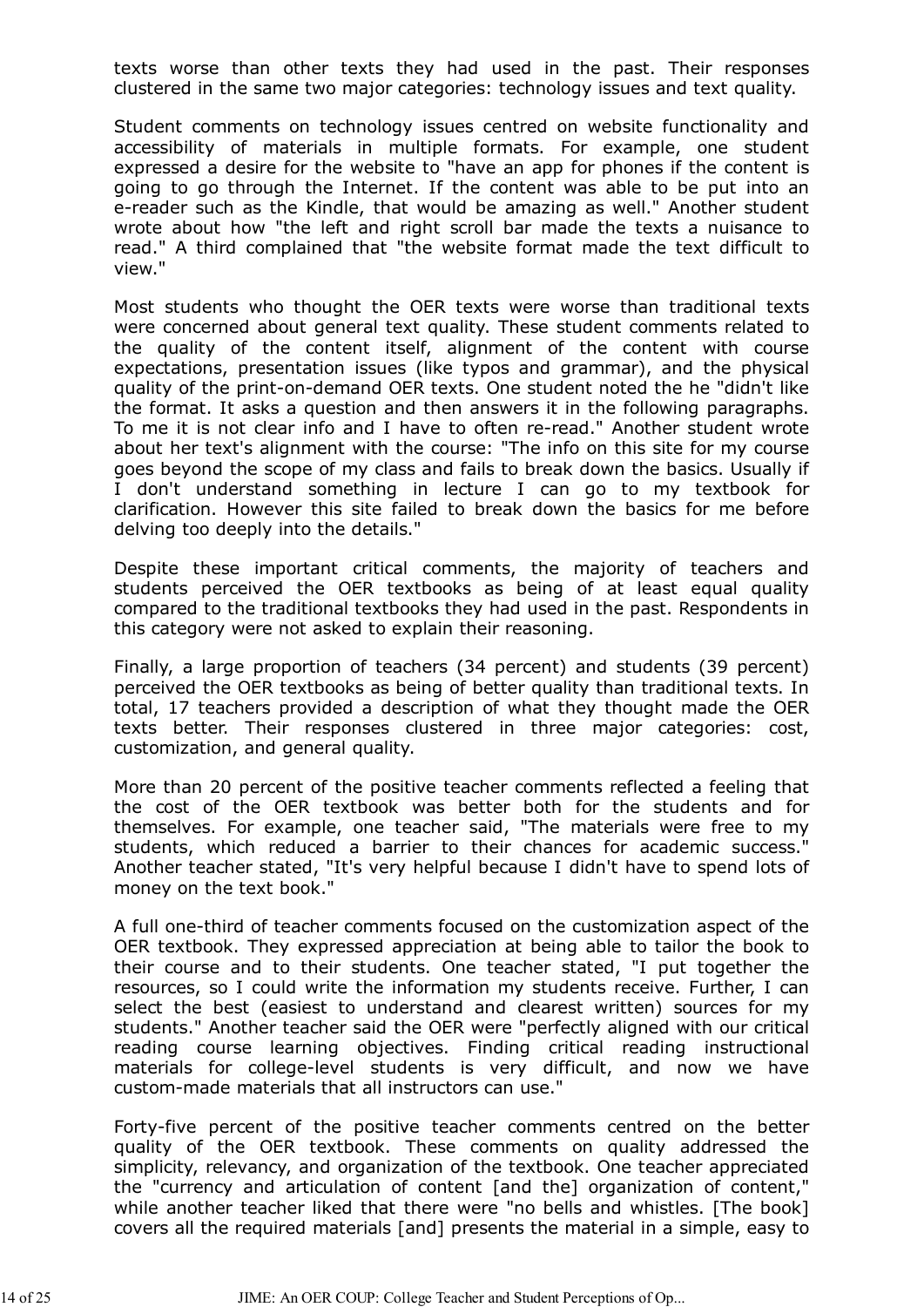understand fashion." Other teachers stated that the book was well-written and more interesting than books they had used in the past. For example, one teacher responded that the book they used "is well written and has a good mixture of text, questions and case studies. The business communication textbook I used for a previous class was very dry."

In addition, 160 students provided a description of what they thought made the OER texts better. Their responses clustered in six major categories: technical advantages, learning aides, customization/alignment, cost, access, and general quality/presentation.

Most of the comments on technical advantages of PK texts focused on using a built-in search functionality to look for specific text. One student explained this advantage, saying the PK text was better "because it gives you the option to look for specific chapters…and find any keyword to start studying and reviewing." Another student mentioned that "it was easier to browse through and find the information that was needed." Other technical advantages included being able to "zoom in the size of the print" for "reading comfort" and "scroll up and down to any part of the book quickly."

Nine percent of student responses focused on learning aids. In these comments, students talked about the usefulness of embedded videos, quizzes, visuals, and other study helps. One student felt that his OER text was better than traditional texts because it "gives video lessons which really help if you don't understand." Another student agreed that "the videos are...very helpful."

Ten percent of students recognized the advantages of the customizable nature of the open texts. These students wrote about how their texts were better aligned with content covered in lecture and how the content was "more up-to-date" and "relevant" than other texts they had used in the past. A few students even recognized the pedagogical advantages from the teachers' point of view, as evidenced in the following student comment: "[My text] allowed the instructor to teach as the department intended, instead of using an outside book and basing the class around the book."

Because the OER texts were offered to PK students for free, it could be expected that most students would cite cost as a major reason for feeling that their open texts were better than traditional texts. However, only 20 percent of students mentioned cost in their comments. For many of the students who did comment, the cost of their open texts seemed critical to their education. For example, one student said, "I have no expendable income. Without this free text I would not be able to take this course." Most of the students who mentioned cost also gave other, non cost-related, reasons for preferring the open texts over other texts they had used in the past.

Over a quarter of student comments about what made their open texts better than traditional texts centered on convenient access. One student wrote that "it's easier when [my book] is online. I don't have to carry a big book. I could just carry my laptop and I have all the materials I need." Another student explained that "since [the book] is online I can access it anywhere there is an Internet connection." Interestingly, many students explicitly stated that having their texts online was better because "you don't have to carry around a heavy textbook" or worry about it getting damaged.

There was also a wide variety of student comments about the overall quality of the content and presentation of the OER texts. Comments grouped under this theme related to the text being "easy to read," "interesting," and "providing examples." Student comments in this theme also mentioned the organization, layout, navigability, simplicity, concision, and clarity of the open texts compared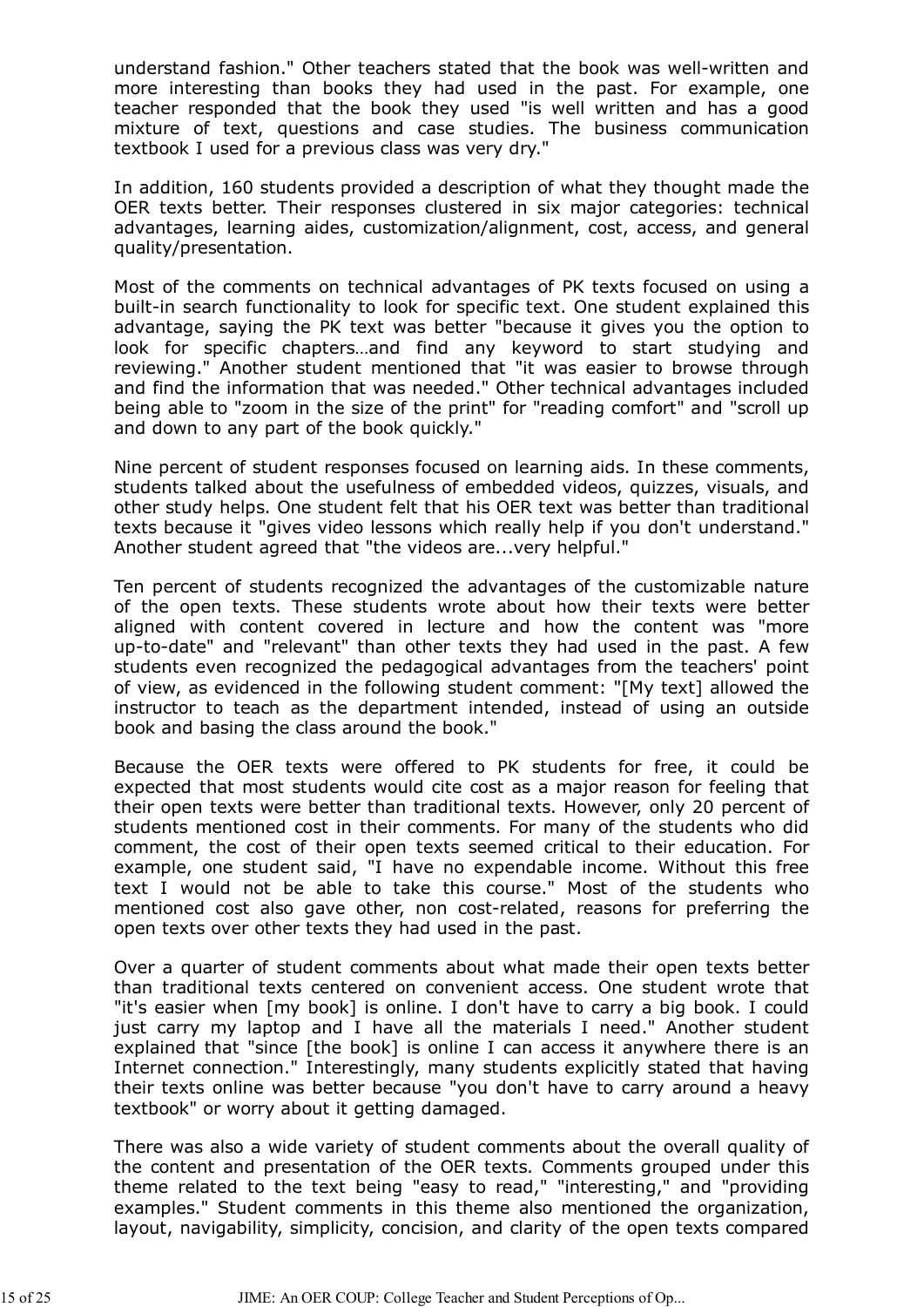to more traditional texts. For example, one student said the textbook is, "short and straight to the point with follow-up questions to better one's understanding." Another student described his text as "organized very well and easy to read." In fact, the idea of the open texts being "easy" or "easier" than other texts was the predominate theme throughout all responses to the question asking students to describe what made quality of the OER texts better than those in other courses.

Near the end of the survey, students were given an item that attempted to assess their textbook preferences. This item asked, "How likely are you to register for a future course that uses a textbook like the one used in this course?" The majority of students reported that they would be "Very Likely" (53 percent) or "Somewhat Likely" (32 percent) to register for a future course with a textbook like the one used in their PK courses. Only a few reported being "Somewhat Unlikely" (eight percent) or "Very Unlikely" (seven percent) to register for such a course.

It is important also to consider students' exposure to digital textbooks when interpreting this data. In all, 383 students indicated that their PK texts were accessed primarily in digital format (usually online). Only 93 students indicated that their PK texts were not accessed primarily in digital format. A chi-square test of independence was used to examine whether student likelihood to register for future OER courses depended on digital text exposure. No significant result was found (). The majority of student respondents (76 percent) would be somewhat or very likely to enroll in a future course that uses a text similar to that used in their PK course, regardless of whether their PK text in the 2012 Spring term was primarily online or not.

### **Discussion**

Following the COUP framework, we next discuss the results of this study in terms of cost, outcomes, use, and perceptions of open digital textbooks.

One of the primary goals of Project Kaleidoscope was to dramatically decrease the cost students pay for textbooks. Both teachers and students in the study perceived that textbook costs were reduced by nearly 80 percent. Consequently, the project appears to have been successful in demonstrating that open educational resources can be used to lower the cost of attending community college. Future research should focus on understanding how savings only dropped by 80 percent when the cost of required textbooks on class syllabi was \$0.

On the other hand, while there was general agreement that OER reduced the cost of educational materials to students, many teachers reported that using OER required more preparation time than using traditional materials. It is presumed that teachers spent more time preparing to teach either because they were adapting and revising existing OER or they were calculating in the time spent developing the materials specific to this initiative. Either way, this finding has at least one important implication for future OER initiatives: despite the many clear advantages of OER, obtaining instructor buy-in could be hindered by the reality of increased preparation time. One approach to ameliorate this concern would be to get buy-in first from those willing to spend more time preparing and then scale to instructors less willing to spend more time by providing them with pre-existing material. This particular approach was successfully used in the Project Kaleidoscope initiative, where several faculty members were brought on initially to develop content and then others were added later as "adopters." Only some of the adopters reported increased preparation time, indicating that the use of OER does not necessarily lead to more time spent preparing to teach.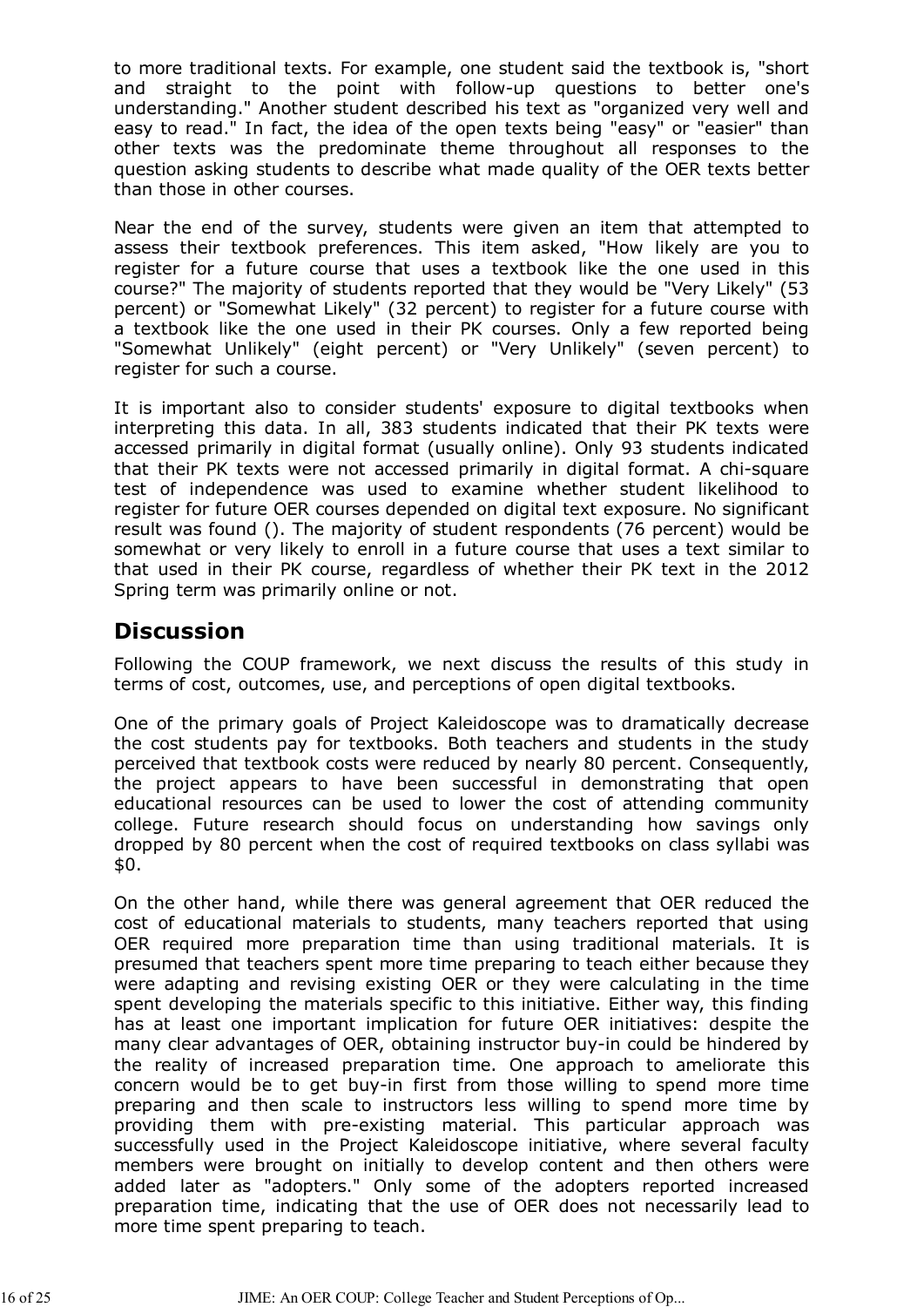While the cost story is quite clear, the teaching and learning outcomes of the project are mixed. Even after removing time spent in the upfront development of the OER textbook replacements, teachers still reported spending more time preparing for classes using these materials. This must be interpreted as a negative outcome of the study. However, the majority of teachers also reported that students using open textbooks were better prepared for class. This should be interpreted as a positive outcome of the study. Future research should determine if faculty think this tradeoff is acceptable. Do teachers spend significantly more preparation time in exchange for students who are only minimally better prepared? Do teachers spend minimally more preparation time in exchange for students who are significantly more prepared?

Student use of their open textbooks appears to be unchanged from their use of other textbooks. This might be interpreted as a "do no harm" or neutral finding. Future research should probe a variety of issues relating to how students could be better prepared for class if their use of textbooks was unchanged. Also, how is it possible that students report that they appreciate the ability to keyword search their books, for example, and still report that their use of the books had not changed?

While some teachers and students perceived the open textbooks as being lower quality than the traditional books they had used before, over three times as many teachers and six times as many students thought the books were higher quality than traditional books. This should be interpreted as a positive finding of the study, particularly in the context of recent concerns about the potential for production and dissemination of low quality OER (e.g., WCET, in press).

Overall, the results of this study on the impacts of replacing traditional textbooks with OER in community college settings are mixed. However, these mixed findings reflect a single approach to using open educational resources in community college classes. Different approaches will likely produce results that are more uniformly negative or positive. We believe that the results presented above should be interpreted as a first effort at using OER at scale - an effort that can be improved upon and strengthened.

# **Limitations**

There are a number of limitations to this study, including the study's reliance on questionnaire data. The results are only as accurate as the perceptions of those being surveyed. For example, we gained data about students' and teachers' *perceptions* of costs. However, an important follow-up to this study (on cost) would include an inspection of syllabi from the OER and non-OER versions of these courses to determine *actual* costs of required texts in both versions.

A second general weakness of this study is that student and teacher perceptions about the use and quality of OER were likely coloured by their more general perceptions about the use of technology in education. Results about pedagogical impacts of OER are encouraging for proponents of such resources, but further, in-depth qualitative studies of these kinds of impacts are much needed.

While discussing limitations, we must note that response rate is not a limitation in our study because we were not intending to conduct a survey, in the statistical sense, of a particular population. Our goal was to obtain a large amount of qualitative data rather than a statistically representative sample of the entire population of PK students. Our priority, then, was to obtain data from each of the eight participating institutions and from as many different instructors and students as possible. Indeed, student and faculty responses are quite representative of the spread of participants in PK courses across the institutions. For instance, most responses came from the institution with the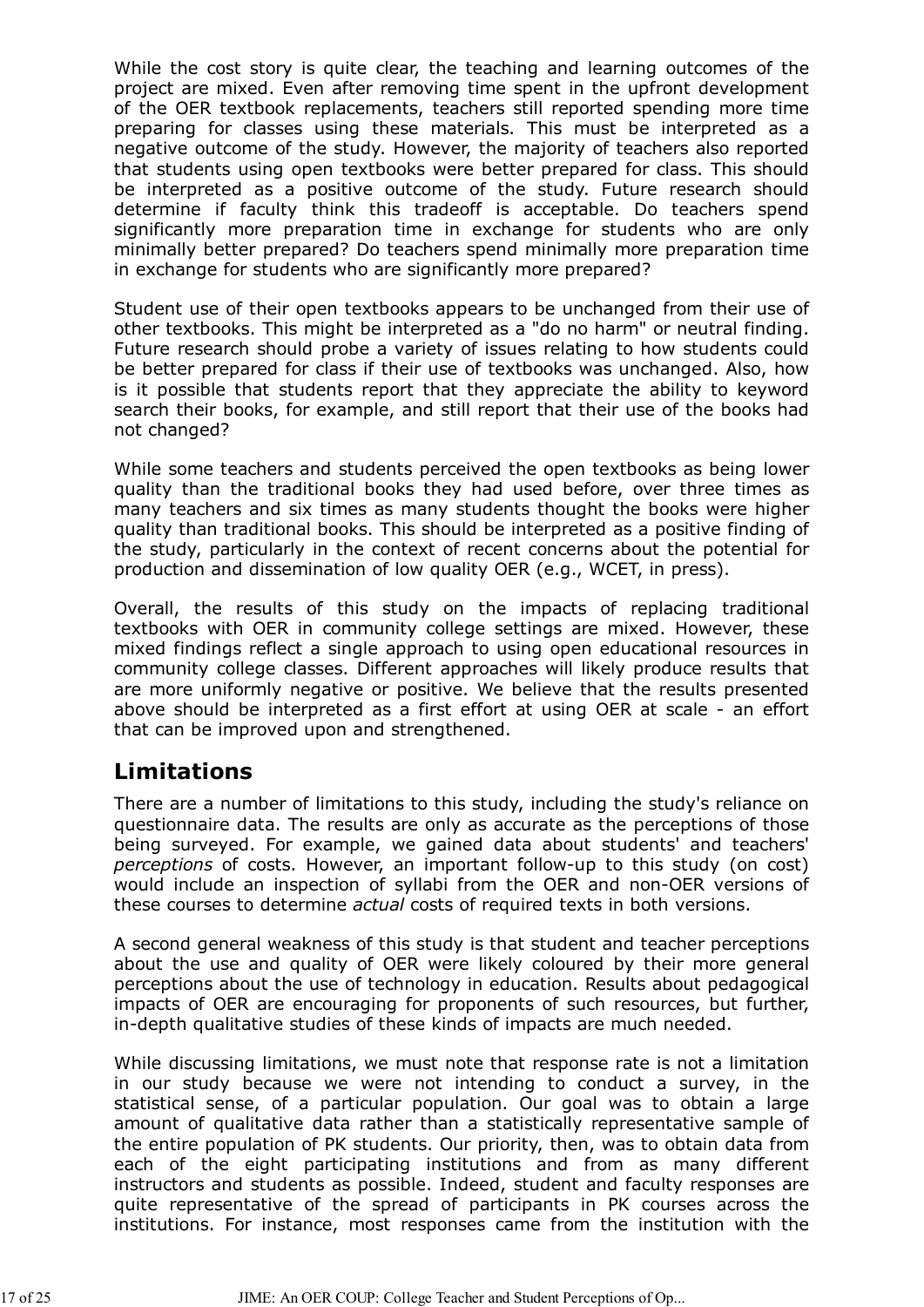largest number of participating instructors and students.

Finally, while our study did not explore the issue, the impact of open textbook adoption on student achievement is an extremely important outcome for future studies. Future research should look at the differences in student success rates across teachers and across time. The results presented above may be meaningless if use of open textbooks in the Project Kaleidoscope model were to decrease student learning.

### **References**

Bateman, P., Lane, A., and Moon, B., 2012. An emerging typology for analyzing OER initiatives. *Proceedings of Cambridge 2012: Innovation and Impact* - *Openly Collaborating to Enhance Education*, OCW Consortium and SCORE, Cambridge, UK, April 16-18 2012, Milton Keynes, The Open University, pp. 19-28. Available from http://oro.open.ac.uk/33640/ [Accessed 26 June 2012].

Bliss, T., Hilton, J., Wiley, D., and Thanos, K., 2013. College student and faculty perceptions of the cost and quality of open textbooks. *First Monday*, 18 (1).

Cape Town Open Education Declaration, 2007. *Cape Town open education declaration: Unlocking the promise of open educational resources.* Available from http://www.capetowndeclaration.org/read-the-declaration [Accessed 27 February 2012].

Caswell, T., 2012. The Open Course Library of the Washington State Colleges. *In*: Oblinger, D. G., ed. *Game changers: Education and information technologies* Washington D.C.: Educause, 259-262.

D'Antoni, S., 2009. Open educational resources: Reviewing initiatives and issues. *Open Learning, The Journal of Open and Distance Learning*, 24, 3-10.

Fini, A., 2008. IntroOpenEd 2007: An experience on Open Education by a virtual community of teachers. *Journal of e-Learning and Knowledge Society,* 4 (1). Available from http://services.economia.unitn.it/ojs/index.php/Je-LKS\_EN /article/view/266 [Accessed 27 February 2012].

Fini, A., 2009. The technological dimension of a massive open online course: The case of the CCK08 course tools.*The International Review of Research in Open and Distance Learning*, 10 (5). Available from http://www.irrodl.org /index.php/irrodl/article/view/643 [Accessed 27 February 2012].

Hilton, J. and Wiley, D. A., 2011. Open access textbooks and financial sustainability: A case study on Flat World Knowledge. *International Review of Research in Open and Distance Learning*, 12 (5), 18-26.

Mackness, J., Mak, S. F. J., and Williams, R., 2010. The ideals and reality of participating in a MOOC. *In*: Dirckinck-Holmfeld, L., Hodgson, V., Jones, C., de Laat, M., McConnell, D., and Ryberg, T., eds. *Proceedings of the 7th International Conference on Networked Learning*. Aalborg, Denmark, 266-274.

National Knowledge Commission, 2007. *Report of the working group on Open Access and Open Educational Resources*. New Delhi: National Knowledge Commission, Government of India, 3. Available from http://knowledgecommission.gov.in/downloads/documents/wg\_open\_course.pdf [Accessed 27 February 2012].

OECD, 2007. *Giving knowledge for free. The emergence of open educational resources.* Paris: OECD Publishing.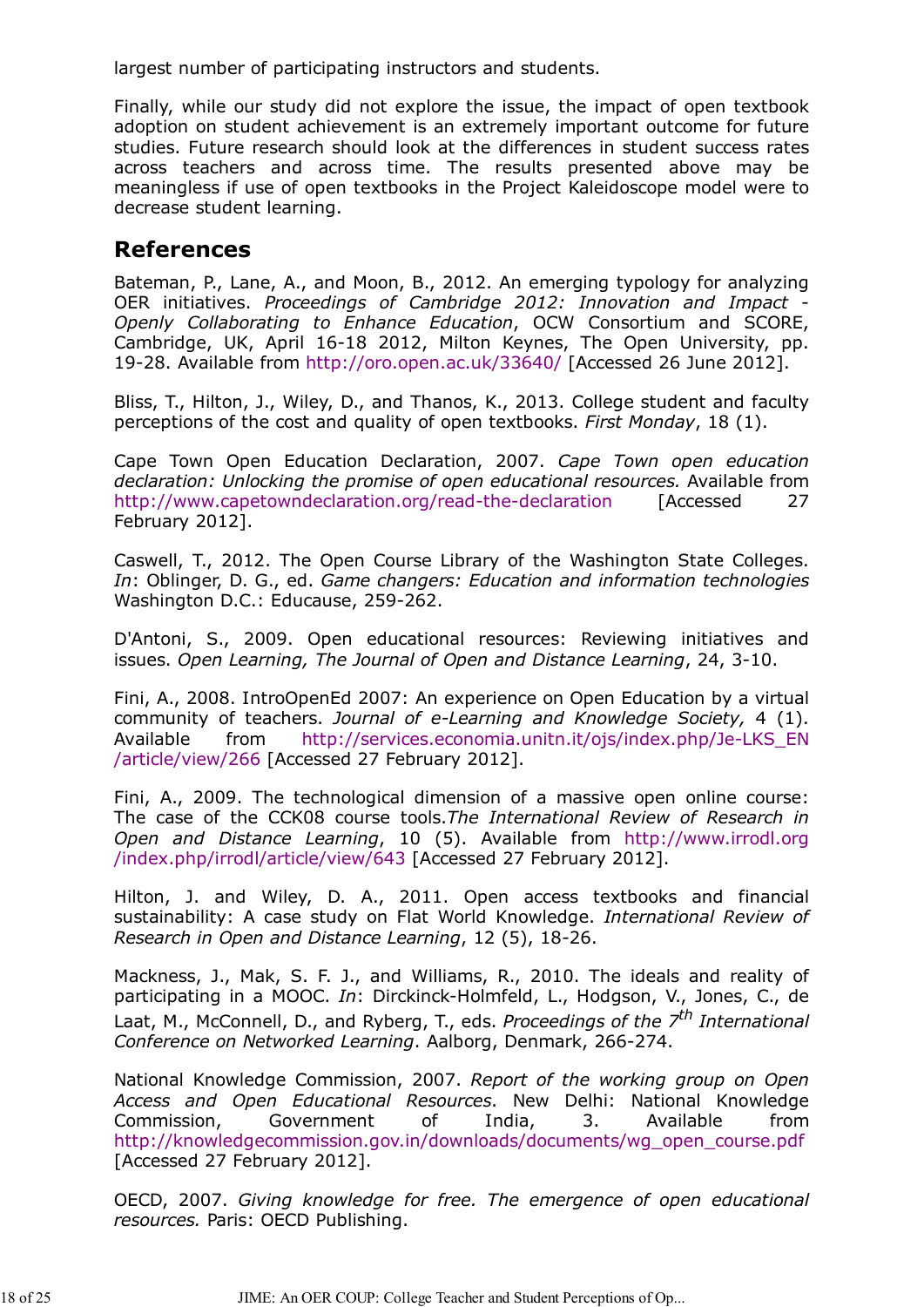WCET, In press. Executive summary of the 2012 WCET Leadership Summit: New Directions for Digital Learning Content. Boulder, CO: WICHE Cooperative for Educational Technologies.

Wiley, D., Hilton, J., Ellington, S. & Hall, T., 2012. A preliminary examination of the cost savings and learning impacts of using open textbooks in middle and high school science classes*. International Review of Research in Open and Distance Learning,* 13 (3).

# **Annex A**

### **Kaleidoscope Survey - Faculty - Spring 2012**

The following questions pertain to the course or courses you are teaching using open educational resource (OER) textbooks. If you are teaching multiple courses using OER textbooks, please respond to these questions in terms of what would be typical for such a course. After you have completed this survey, please remember to send the student survey link to your students IN ANY course you teach using OER textbooks.

Q2 What is your gender?

- $\bullet$  Male  $(1)$
- Female  $(2)$

Q3 How long have you been teaching at the college level?

- Less than 3 Years (1)
- 3 6 Years (2)
- $-6 9$  Years (3)
- $\bullet$  9 12 Years (4)
- $\bullet$  12 15 Years (5)
- $15 18$  Years (6)
- More than 18 Years (7)

Q5 What is the highest degree you have obtained?

- High School Diploma (1)
- Associate's Degree (2)
- Bachelor's Degree (3)
- Master's Degree (4)
- Doctoral Degree (5)

Q6 What is your average teaching load during a regular length semester at your institution?

- $\bullet$  1 Course (1)
- 2 Courses (2)
- 3 Courses (3)
- 4 Courses (4)
- 5 Courses (5)
- More than 5 Courses (6)

Q7 How much did you communicate with your students about the OER textbook approach used in your course this semester?

• Never  $(1)$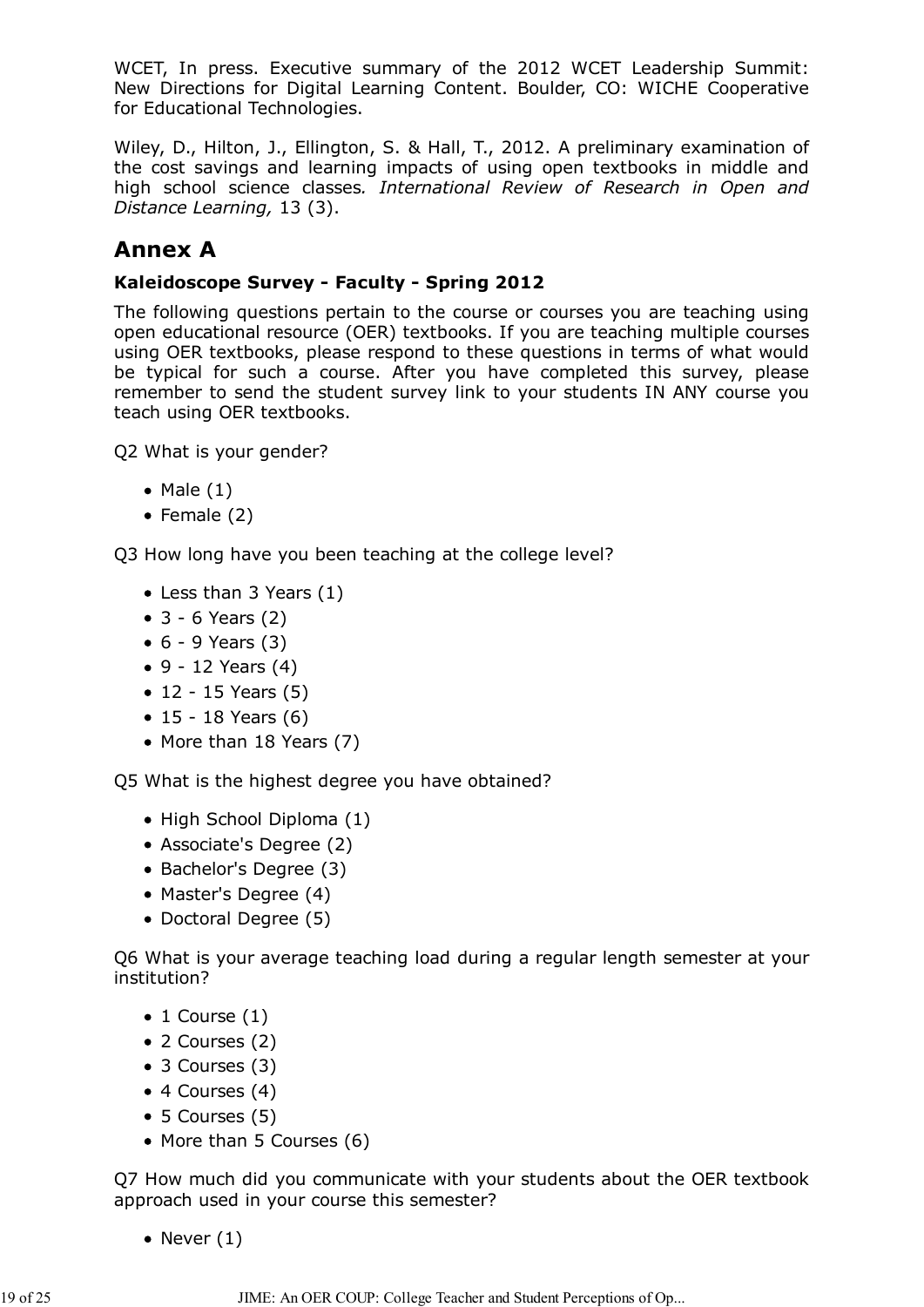- $\bullet$  Once (2)
- 2-4 Times (3)
- 5-7 Times (4)
- 8-10 Times (5)
- Every Class Meeting (6)

Q9 Including this semester, how many times have you taught this course?

- $\bullet$  1 (1)
- $2(2)$
- $3(3)$
- $4(4)$
- $5(5)$
- $6(6)$
- $\bullet$  7 (7)
- $8 (8)$
- $9(9)$
- $\bullet$  10 (10)
- $\bullet$  More than 10 (11)

Answer If Including this semester, how many times have you taught t... 1 Is Not Selected

Q12 When you have taught this course in the past, how much have students generally been asked to spend on required textbooks?

- $\bullet$  Less than \$20 (1)
- $\bullet$  \$21 \$40 (2)
- $\bullet$  \$41 \$60 (3)
- $$61 $80 (4)$
- $•$   $$81 $100 (5)$
- $\bullet$  \$101 \$120 (6)
- $\bullet$  \$121 \$140 (7)
- $\bullet$  More than \$140 (8)

Answer If Including this semester, how many times have you taught t... 1 Is Not Selected

Q40 How much have students been asked to spend on required textbooks in this course THIS SEMESTER?

- $\bullet$  Less than \$20 (1)
- $\bullet$  \$21 \$40 (2)
- $\bullet$  \$41 \$60 (3)
- $•$  \$61 \$80 (4)
- $\bullet$  \$81 \$100 (5)
- $\bullet$  \$101 \$120 (6)
- $\bullet$  \$121 \$140 (7)
- $\bullet$  More than  $$140 (8)$

Answer If Including this semester, how many times have you taught t... 1 Is Not Selected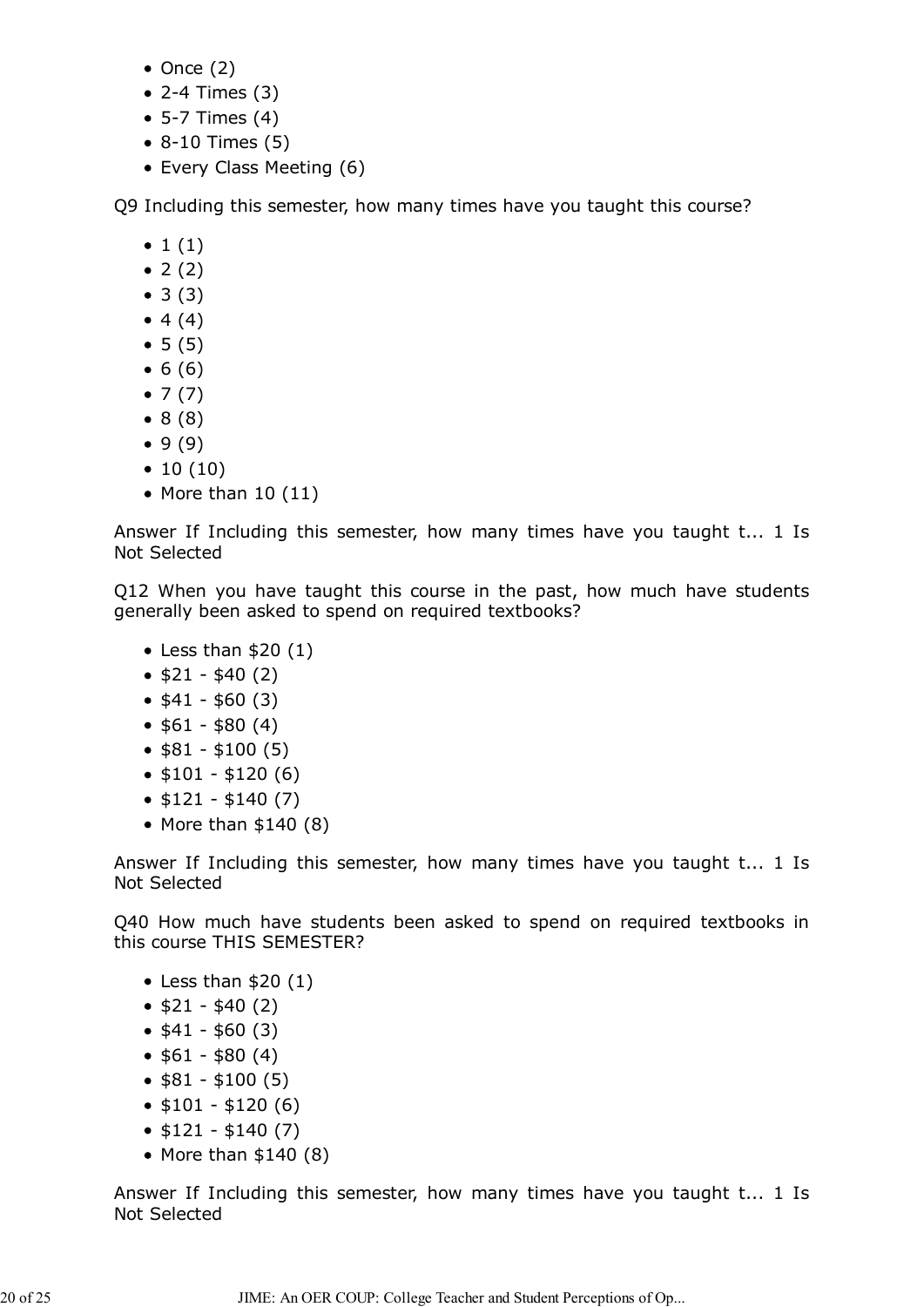Q11 When you have taught this course in the past, what percent of students do you think purchased the required textbooks?

- $\bullet$  Less than 10% (1)
- $\bullet$  10 30% (2)
- 30 50% (3)
- 50 70% (4)
- 70 90% (5)
- $\bullet$  More than 90% (6)

Q13 How much time did you spend preparing to teach this course this semester (not counting time spent developing the textbook) compared to previous semesters?

- Much Less Time (1)
- Somewhat Less Time (2)
- About the Same Amount of TIme (3)
- Somewhat More Time (4)
- Much More Time (5)

Q15 How did your students' preparedness in the course compare to previous semesters?

- Students were LESS PREPARED this Semester (1)
- Students were EQUALLY PREPARED this Semester (2)
- Students were MORE PREPARED this Semester (3)

Q14 How often do you think students used the OER textbook for this course throughout the semester?

- Never  $(1)$
- 2-3 Times a Semester (2)
- 2-3 Times a Month (3)
- $\bullet$  2-3 Times a Week (4)
- $\bullet$  Daily (5)

Q36 How has your classroom instruction changed as a result of using the OER textbook?

Q16 What feedback did you receive from your students about the OER textbook used in this course?

Q17 In future courses, how likely are you to use OER textbooks like that used in this course this semester?

- Very Unlikely (1)
- Somewhat Unlikely (2)
- Somewhat Likely (3)
- Very Likely (4)

Q18 Did you work on the development of the OER textbook for this course?

- $\bullet$  Yes  $(1)$
- $\bullet$  No (2)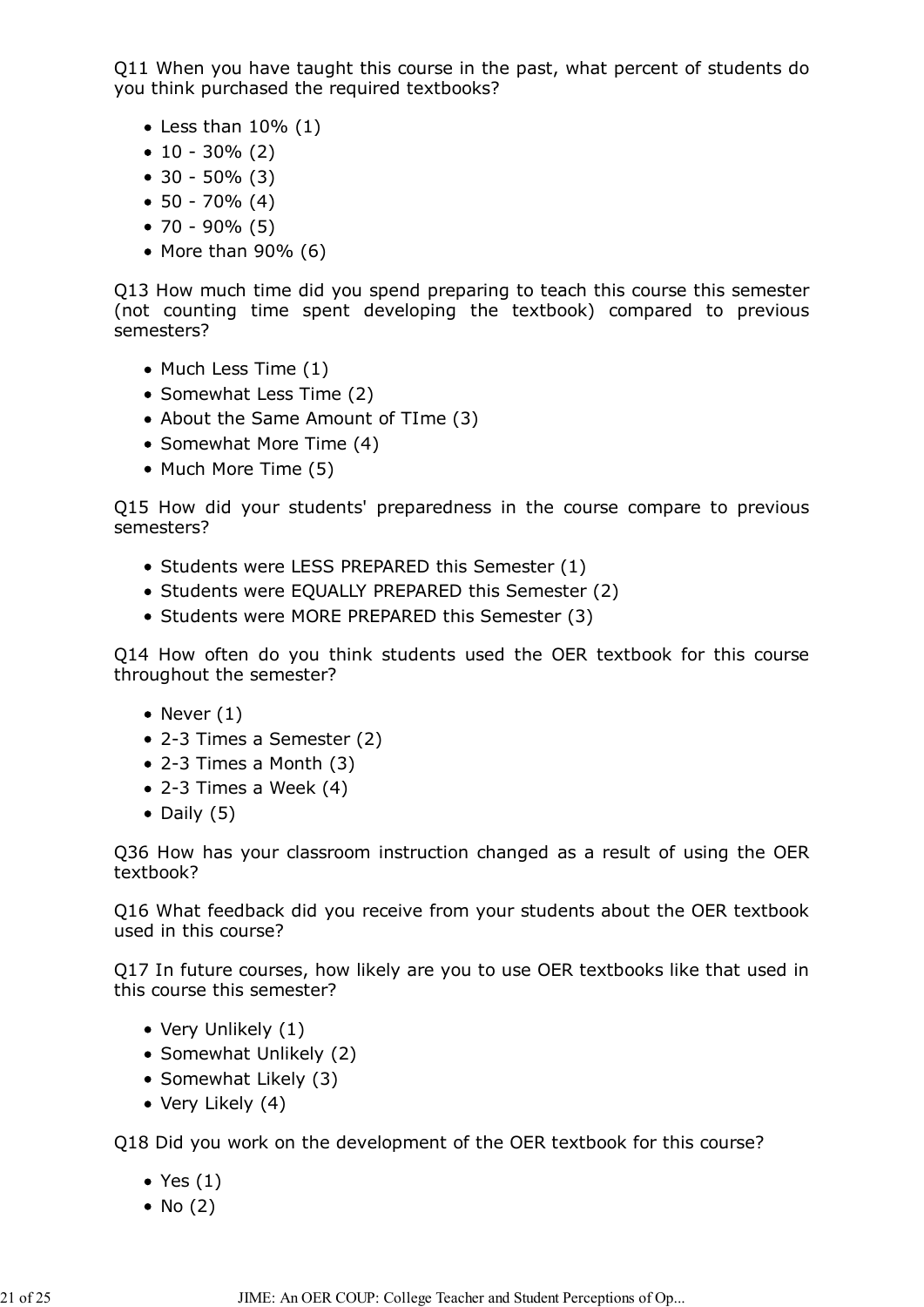Q19 How would you rate the quality of the OER textbook used for this course?

- WORSE than the quality of texts in my other courses (1)
- About the SAME AS the quality of texts in my other courses (2)
- BETTER than the quality of texts in my other courses (3)

Answer If How would you rate the quality of the OER textbook used f... WORSE than the quality of texts in my other courses Is Selected

Q20 Please briefly describe what made the quality of the OER textbook WORSE than those in other courses.

Answer If How would you rate the quality of the OER textbook used f... BETTER than the quality of texts in my other courses Is Selected

Q21 Please briefly describe what made the quality of the OER textbook BETTER than those in other courses.

# **Annex B**

### **Kaleidoscope Survey - Students - Spring 2012**

Q2 What is your gender?

- $\bullet$  Male  $(1)$
- Female  $(2)$

Q3 Have you received any LOANS to fund your education?

- $\bullet$  Yes  $(1)$
- $\bullet$  No (2)

Q4 Have you received any PELL GRANTS or FEE WAIVERS to fund your education?

- $\bullet$  Yes  $(1)$
- $\bullet$  No (2)

Q5 How many terms have you completed in college?

- Less than  $1(1)$
- $\bullet$  1-2 (2)
- $3-4(3)$
- $5-6(4)$
- $7-8(5)$
- $\bullet$  9-10 (6)
- $\bullet$  More than 10 (7)

Q6 What is your cumulative college Grade Point Average (GPA) on a 4.0 scale?

- $\bullet$  0.0 1.4 (1)
- $\bullet$  1.5 2.0 (2)
- $\bullet$  2.1 2.5 (3)
- $\bullet$  2.6 3.0 (4)
- $\bullet$  3.1 3.5 (5)
- $\bullet$  3.6 4.0 (6)
- This is my first term (7)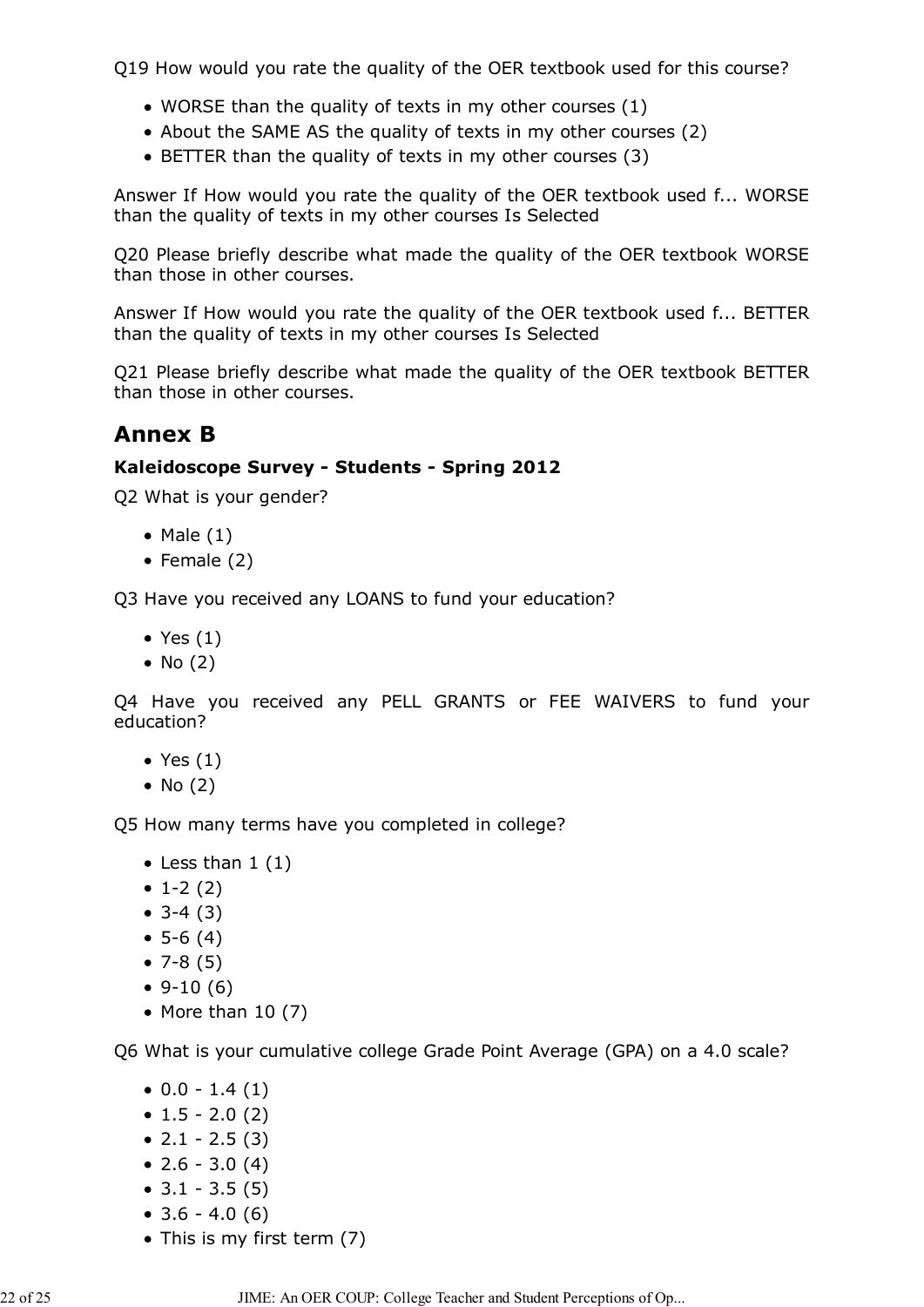Q7 In general, how often do you purchase the required textbooks for the courses you take?

- Never  $(1)$
- Rarely  $(2)$
- About Half the Time (3)
- $\bullet$  Often (4)
- Always (5)

Q8 How much do you typically spend on textbooks each semester?

- $\bullet$  Less than \$100 (1)
- $\bullet$  \$101 \$200 (2)
- $$201 $300 (3)$
- $\bullet$  \$301 \$400 (4)
- $\bullet$  \$401 \$500 (5)
- $\bullet$  More than \$500 (6)

Q58 On average, how many courses do you take each semester?

- $\bullet$  1 (1)
- $2(2)$
- $3(3)$
- $4(4)$
- $5(5)$
- $6(6)$
- $\bullet$  7 (7)
- $8 (8)$
- $\bullet$  More than 8 (9)

Q25 For a typical course, how often do you use the required texts?

- $\bullet$  Never (1)
- 2-3 Times a Semester (2)
- 2-3 Times a Month (3)
- $\bullet$  2-3 Times a Week (4)
- $\bullet$  Daily (5)

Some of the questions that follow refer to "this course." In these questions, we are referring to the course taught by the instructor who sent you the link to this survey.

Q54 If a new printed textbook costs \$100 and the used version of the printed textbook costs \$75, what do you think is a fair price for a digital (e.g. online, downloadable) version of the textbook?

Q11 Did you spend any money on textbooks for this course?

- $\bullet$  Yes  $(1)$
- $\bullet$  No (2)

Answer If Did you spend any money on textbooks for this course? Yes Is Selected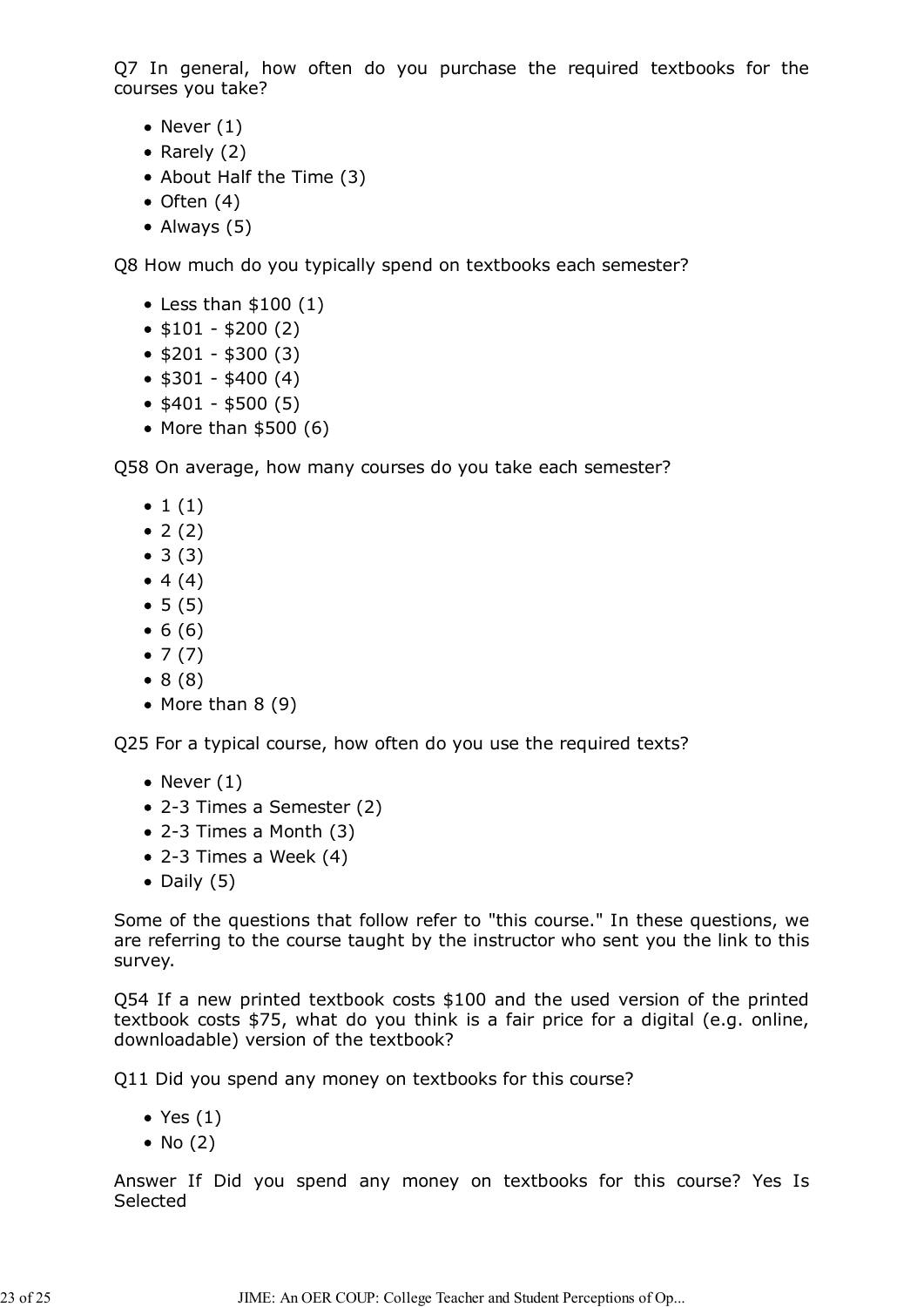Q12 How much did you spend on textbooks for this course?

- Less than  $$20 (1)$
- $\bullet$  \$21 \$40 (2)
- $\bullet$  \$41 \$60 (3)
- $$61 $80 (4)$
- $\bullet$  \$81 \$100 (5)
- $\bullet$  \$101 \$120 (6)
- $\bullet$  \$121 \$140 (7)
- $\bullet$  More than \$140 (8)

Answer If Did you spend any money on textbooks for this course? No Is Selected

Q13 Why did you NOT spend any money on textbooks for this course? (select all that apply)

- $\bullet$  The texts were online and free (1)
- I borrowed someone else's texts (2)
- I used library copies (3)
- $\bullet$  I couldn't afford to purchase the texts (4)
- The texts were sold out (5)
- $\bullet$  I rented the texts (6)
- $\bullet$  Other reasons (7)

Q16 How often did you use the textbook for this course during the semester?

- Never  $(1)$
- 2-3 Times a Semester (2)
- 2-3 Times a Month (3)
- $\bullet$  2-3 Times a Week (4)
- $\bullet$  Daily (5)

Q17 How would you rate the quality of the textbook used for this course?

- WORSE than the quality of the texts in my other courses (1)
- About the SAME AS the quality of the texts in my other courses (2)
- BETTER than the quality of the texts in my other courses (3)

Answer If How would you rate the quality of the texts used for this... WORSE than the quality of the texts in my other courses Is Selected

Q18 Please briefly describe what made the quality of this course's textbook WORSE than those in other courses.

Answer If How would you rate the quality of the texts used for this... BETTER than the quality of the texts in my other courses Is Selected

Q19 Please briefly describe what made the quality of this course's textbook BETTER than those in other courses.